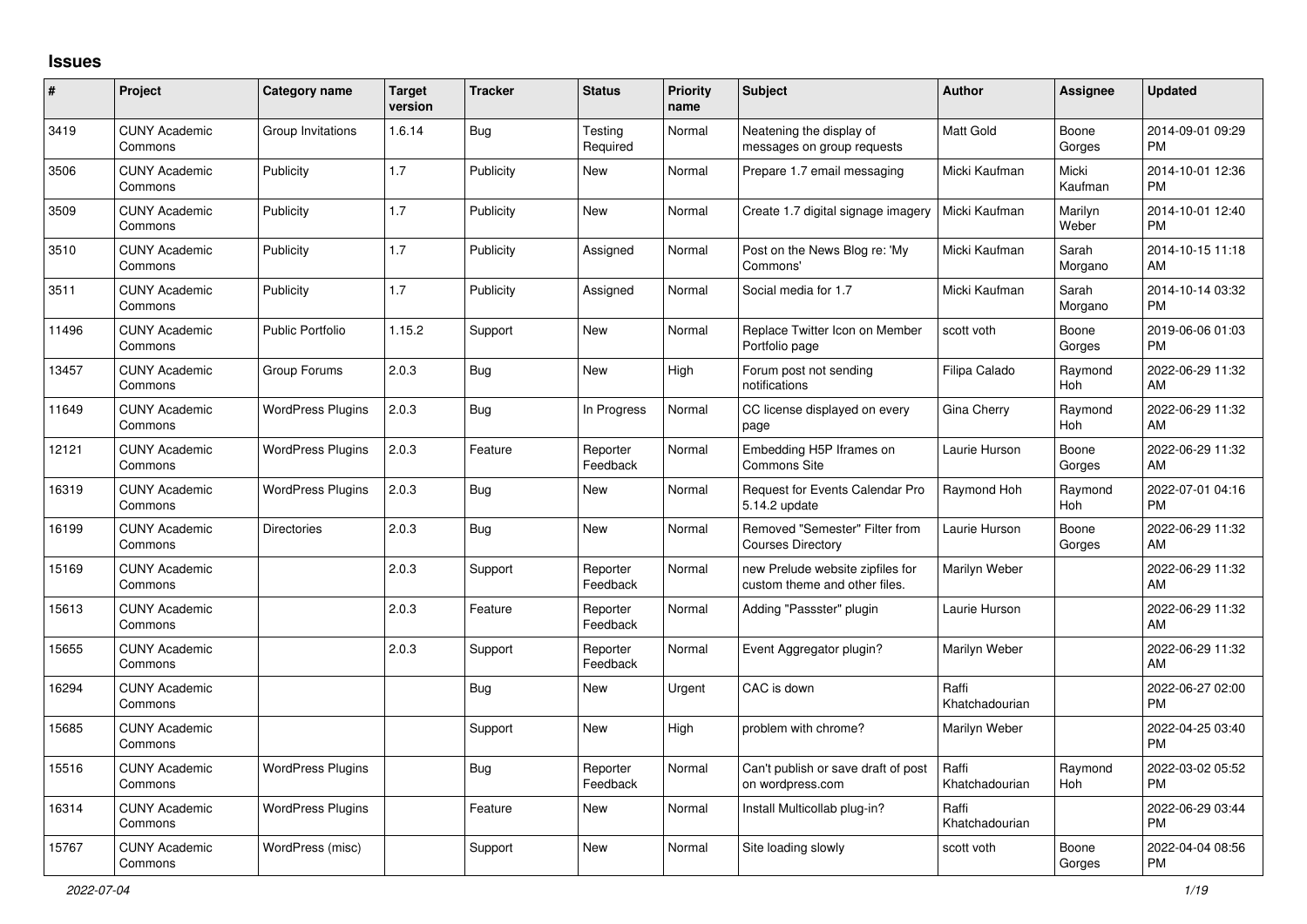| #     | Project                         | Category name    | <b>Target</b><br>version | <b>Tracker</b> | <b>Status</b>        | <b>Priority</b><br>name | <b>Subject</b>                                                                             | <b>Author</b>           | <b>Assignee</b> | <b>Updated</b>                |
|-------|---------------------------------|------------------|--------------------------|----------------|----------------------|-------------------------|--------------------------------------------------------------------------------------------|-------------------------|-----------------|-------------------------------|
| 16245 | <b>CUNY Academic</b><br>Commons | WordPress (misc) |                          | <b>Bug</b>     | Reporter<br>Feedback | Normal                  | Save Button missing on<br>WordPress Profile page                                           | scott voth              | Raymond<br>Hoh  | 2022-06-16 03:09<br><b>PM</b> |
| 16255 | <b>CUNY Academic</b><br>Commons | WordPress (misc) |                          | <b>Bug</b>     | New                  | Normal                  | Need to define 'MULTISITE'<br>constant in wp-config.php                                    | Raymond Hoh             |                 | 2022-06-19 09:31<br>AM        |
| 16177 | <b>CUNY Academic</b><br>Commons | Reply By Email   |                          | <b>Bug</b>     | <b>New</b>           | Normal                  | Switch to Inbound mode for RBE                                                             | Raymond Hoh             | Raymond<br>Hoh  | 2022-05-30 04:32<br><b>PM</b> |
| 14908 | <b>CUNY Academic</b><br>Commons | Performance      |                          | Bug            | <b>New</b>           | Normal                  | Stale object cache on cdev                                                                 | Raymond Hoh             | Boone<br>Gorges | 2021-12-07 09:45<br>AM        |
| 14784 | <b>CUNY Academic</b><br>Commons |                  |                          | Support        | Reporter<br>Feedback | Normal                  | User report of logo problem when<br>using Customizer theme                                 | Marilyn Weber           |                 | 2021-09-17 10:25<br>AM        |
| 14792 | <b>CUNY Academic</b><br>Commons |                  |                          | Bug            | New                  | Normal                  | Inconsistent email notifications<br>from gravity forms                                     | Raffi<br>Khatchadourian |                 | 2021-10-04 01:50<br><b>PM</b> |
| 14936 | <b>CUNY Academic</b><br>Commons |                  |                          | Bug            | <b>New</b>           | Normal                  | Commons websites blocked by<br>SPS campus network                                          | Laurie Hurson           |                 | 2021-11-03 03:57<br><b>PM</b> |
| 14940 | <b>CUNY Academic</b><br>Commons |                  |                          | Bug            | <b>New</b>           | Normal                  | Discrepancy between Commons<br>profile "sites" and actual # of sites                       | Laurie Hurson           |                 | 2021-11-08 11:09<br>AM        |
| 15045 | <b>CUNY Academic</b><br>Commons |                  |                          | Support        | New                  | Normal                  | no result for KCeL in the search<br>box on the commons                                     | Marilyn Weber           |                 | 2021-12-10 11:29<br>AM        |
| 15260 | <b>CUNY Academic</b><br>Commons |                  |                          | Support        | Reporter<br>Feedback | Normal                  | Diacritical markings   European<br><b>Stages</b>                                           | Marilyn Weber           |                 | 2022-02-04 08:16<br>AM        |
| 15370 | <b>CUNY Academic</b><br>Commons |                  |                          | Support        | Reporter<br>Feedback | Normal                  | All-in-One Event Calendar?                                                                 | Marilyn Weber           |                 | 2022-02-17 11:03<br>AM        |
| 15565 | <b>CUNY Academic</b><br>Commons |                  |                          | Support        | New                  | Normal                  | Events - send updates to an email<br>listserv                                              | Marilyn Weber           |                 | 2022-03-10 01:06<br><b>PM</b> |
| 15757 | <b>CUNY Academic</b><br>Commons |                  |                          | Bug            | New                  | Normal                  | Members # do not match                                                                     | Laurie Hurson           |                 | 2022-03-30 04:52<br><b>PM</b> |
| 16099 | <b>CUNY Academic</b><br>Commons |                  |                          | Support        | Reporter<br>Feedback | Normal                  | request for Newsletter Glue                                                                | Marilyn Weber           |                 | 2022-05-13 12:14<br><b>PM</b> |
| 16110 | <b>CUNY Academic</b><br>Commons |                  |                          | Support        | Reporter<br>Feedback | Normal                  | remove Creative Commons<br>license from pages?                                             | Marilyn Weber           | Raymond<br>Hoh  | 2022-05-17 06:11<br><b>PM</b> |
| 16290 | <b>CUNY Academic</b><br>Commons |                  |                          | Feature        | Reporter<br>Feedback | Normal                  | Add Table Of Contents Block<br>plug-in                                                     | Raffi<br>Khatchadourian |                 | 2022-06-24 10:26<br>AM        |
| 16307 | <b>CUNY Academic</b><br>Commons |                  |                          | <b>Bug</b>     | New                  | Normal                  | Add brief messaging to<br>accept/decline group membership<br>requests                      | <b>Matt Gold</b>        | Boone<br>Gorges | 2022-06-27 06:13<br><b>PM</b> |
| 16318 | <b>CUNY Academic</b><br>Commons |                  |                          | Bug            | New                  | Normal                  | Unable to Access block editor or<br>embed YouTube videos in new<br>pages, in one site only | Syelle Graves           |                 | 2022-07-01 06:53<br><b>PM</b> |
| 2571  | NYCDH Community<br>Site         |                  |                          | Feature        | Assigned             | Normal                  | Add Google custom search box to<br>homepage                                                | Mark Newton             | Raymond<br>Hoh  | 2013-05-18 07:49<br><b>PM</b> |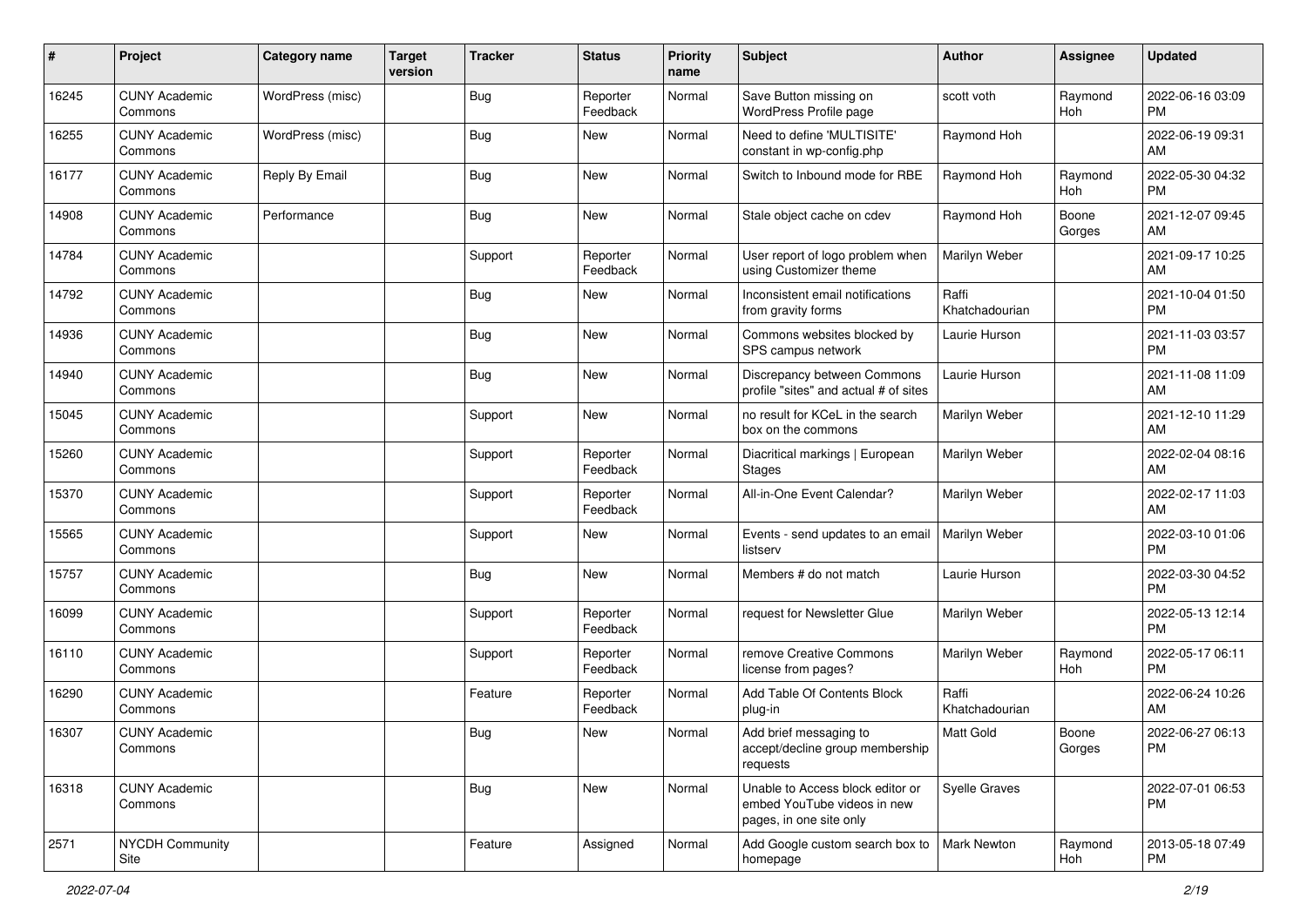| #     | Project                                                                 | <b>Category name</b>           | <b>Target</b><br>version | <b>Tracker</b> | <b>Status</b>        | <b>Priority</b><br>name | <b>Subject</b>                                                         | <b>Author</b>      | Assignee              | <b>Updated</b>                |
|-------|-------------------------------------------------------------------------|--------------------------------|--------------------------|----------------|----------------------|-------------------------|------------------------------------------------------------------------|--------------------|-----------------------|-------------------------------|
| 2573  | <b>NYCDH Community</b><br>Site                                          |                                |                          | Feature        | Reporter<br>Feedback | Normal                  | Add dh_nyc twitter list feed to site                                   | Mark Newton        | Matt Gold             | 2013-05-16 11:42<br><b>PM</b> |
| 2574  | <b>NYCDH Community</b><br>Site                                          |                                |                          | Feature        | Assigned             | Normal                  | Add Way to Upload Files to<br>Groups                                   | Mark Newton        | Raymond<br>Hoh        | 2013-05-18 07:46<br><b>PM</b> |
| 8992  | <b>NYCDH Community</b><br>Site                                          |                                |                          | Bug            | Assigned             | Normal                  | Multiple RBE error reports                                             | <b>Matt Gold</b>   | Raymond<br><b>Hoh</b> | 2017-12-11 05:43<br><b>PM</b> |
| 11968 | JustPublics@365<br>MediaCamp                                            |                                |                          | Feature        | <b>New</b>           | Normal                  | Nanoscience Retractable Display<br>Unit                                | Donald Cherry      | Bonnie<br>Eissner     | 2021-02-19 08:50<br>AM        |
| 12062 | AD/O365 Transition<br>from NonMatric to<br><b>Matriculated Students</b> |                                |                          | Feature        | In Progress          | Normal                  | create solution and console<br>project                                 | Emilio Rodriguez   | Emilio<br>Rodriguez   | 2019-11-12 03:56<br><b>PM</b> |
| 2576  | <b>NYCDH Community</b><br>Site                                          |                                |                          | <b>Bug</b>     | Hold                 | Low                     | Test Next Button in Javascript<br><b>Tutorial Under Activities</b>     | <b>Mark Newton</b> | Alex Gil              | 2013-05-18 02:55<br><b>PM</b> |
| 2577  | <b>NYCDH Community</b><br>Site                                          |                                |                          | Feature        | Assigned             | Low                     | Investigate Potential to Add Links<br>to the Forum                     | Mark Newton        | Alex Gil              | 2013-05-16 09:40<br><b>PM</b> |
| 2618  | NYCDH Community<br>Site                                                 |                                |                          | Bug            | Assigned             | Low                     | Mark blogs as spam when created   Matt Gold<br>by users marked as spam |                    | Boone<br>Gorges       | 2013-06-09 11:38<br><b>PM</b> |
| 13946 | <b>CUNY Academic</b><br>Commons                                         | <b>WordPress Plugins</b>       | 2.1.0                    | Support        | Assigned             | Normal                  | Custom Embed handler For<br>OneDrive files                             | scott voth         | Raymond<br>Hoh        | 2022-05-26 10:46<br>AM        |
| 13891 | <b>CUNY Academic</b><br>Commons                                         | Internal Tools and<br>Workflow | 2.1.0                    | Feature        | <b>New</b>           | Normal                  | Migrate automated linting to<br>GitHub Actions                         | Boone Gorges       | Jeremy Felt           | 2022-06-29 11:13<br>AM        |
| 15194 | <b>CUNY Academic</b><br>Commons                                         | Internal Tools and<br>Workflow | 2.1.0                    | Feature        | New                  | Normal                  | PHPCS sniff for un-restored<br>switch to blog() calls                  | Boone Gorges       | Jeremy Felt           | 2022-05-26 10:45<br>AM        |
| 10439 | <b>CUNY Academic</b><br>Commons                                         | Design                         | 2.1.0                    | Design/UX      | <b>New</b>           | Normal                  | Create Style Guide for Commons                                         | Sonja Leix         | Sara Cannon           | 2022-06-28 01:43<br><b>PM</b> |
| 15883 | <b>CUNY Academic</b><br>Commons                                         |                                | 2.1.0                    | Feature        | <b>New</b>           | Normal                  | Release BPGES update                                                   | Boone Gorges       | Boone<br>Gorges       | 2022-05-26 10:39<br>AM        |
| 370   | <b>CUNY Academic</b><br>Commons                                         | Registration                   | Future<br>release        | Feature        | Assigned             | High                    | <b>Guest Accounts</b>                                                  | <b>Matt Gold</b>   | Matt Gold             | 2015-04-09 09:33<br><b>PM</b> |
| 5691  | <b>CUNY Academic</b><br>Commons                                         | <b>Blogs (BuddyPress)</b>      | Future<br>release        | Bug            | Assigned             | High                    | Differing numbers on Sites display                                     | Matt Gold          | Raymond<br>Hoh        | 2016-06-13 01:37<br><b>PM</b> |
| 412   | <b>CUNY Academic</b><br>Commons                                         | <b>WordPress Themes</b>        | Future<br>release        | Feature        | Assigned             | Normal                  | <b>Featured Themes</b>                                                 | Matt Gold          | Dominic<br>Giglio     | 2015-01-05 08:44<br><b>PM</b> |
| 3492  | <b>CUNY Academic</b><br>Commons                                         | <b>WordPress Themes</b>        | Future<br>release        | Support        | Assigned             | Normal                  | Add CBOX theme to the<br>Commons                                       | scott voth         | Raymond<br>Hoh        | 2014-10-08 05:55<br><b>PM</b> |
| 8211  | <b>CUNY Academic</b><br>Commons                                         | <b>WordPress Themes</b>        | Future<br>release        | Feature        | New                  | Normal                  | Theme Suggestions: Material<br>Design-Inspired Themes                  | Margaret Galvan    | Margaret<br>Galvan    | 2017-08-07 02:48<br><b>PM</b> |
| 364   | <b>CUNY Academic</b><br>Commons                                         | <b>WordPress Plugins</b>       | Future<br>release        | Feature        | <b>New</b>           | Normal                  | <b>Bulletin Board</b>                                                  | <b>Matt Gold</b>   |                       | 2015-01-05 08:50<br><b>PM</b> |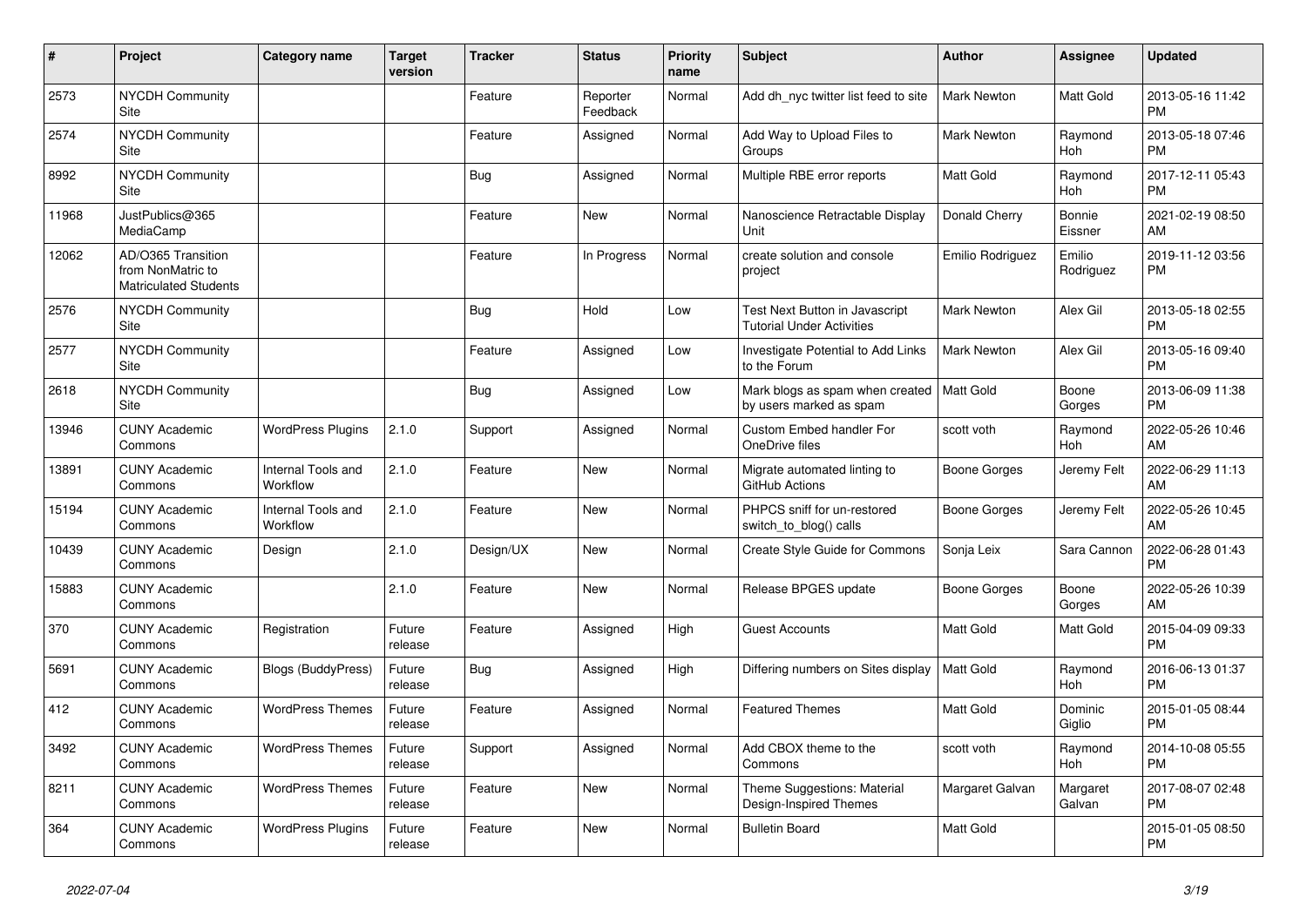| #     | Project                         | <b>Category name</b>     | <b>Target</b><br>version | <b>Tracker</b> | <b>Status</b>        | <b>Priority</b><br>name | <b>Subject</b>                                                     | <b>Author</b>    | <b>Assignee</b>     | <b>Updated</b>                |
|-------|---------------------------------|--------------------------|--------------------------|----------------|----------------------|-------------------------|--------------------------------------------------------------------|------------------|---------------------|-------------------------------|
| 497   | <b>CUNY Academic</b><br>Commons | <b>WordPress Plugins</b> | Future<br>release        | Feature        | Assigned             | Normal                  | Drag and Drop Ordering on<br>Gallery Post Plugin                   | <b>Matt Gold</b> | Ron Rennick         | 2015-11-09 06:18<br><b>PM</b> |
| 658   | <b>CUNY Academic</b><br>Commons | <b>WordPress Plugins</b> | Future<br>release        | Feature        | Assigned             | Normal                  | Rebulid Sitewide Tag Suggestion                                    | <b>Matt Gold</b> | Boone<br>Gorges     | 2015-01-05 08:47<br>PM        |
| 3691  | <b>CUNY Academic</b><br>Commons | <b>WordPress Plugins</b> | Future<br>release        | Bug            | New                  | Normal                  | <b>WPMU Domain Mapping</b><br>Debugging on cdev                    | Raymond Hoh      | Matt Gold           | 2014-12-12 09:04<br>AM        |
| 3939  | <b>CUNY Academic</b><br>Commons | <b>WordPress Plugins</b> | Future<br>release        | Bug            | Hold                 | Normal                  | Activity stream support for<br>Co-Authors Plus plugin              | Raymond Hoh      | Raymond<br>Hoh      | 2015-11-09 06:13<br><b>PM</b> |
| 5826  | <b>CUNY Academic</b><br>Commons | <b>WordPress Plugins</b> | Future<br>release        | Support        | Reporter<br>Feedback | Normal                  | <b>Remove Subscription Options</b><br>plugin from directory        | Sarah Morgano    | Sarah<br>Morgano    | 2016-10-21 04:14<br><b>PM</b> |
| 8078  | <b>CUNY Academic</b><br>Commons | <b>WordPress Plugins</b> | Future<br>release        | System Upgrade | Assigned             | Normal                  | <b>CommentPress Updates</b>                                        | Margaret Galvan  | Christian<br>Wach   | 2017-05-08 03:49<br>PM        |
| 9211  | <b>CUNY Academic</b><br>Commons | <b>WordPress Plugins</b> | Future<br>release        | Support        | Reporter<br>Feedback | Normal                  | Auto-Role Setting in Forum Plugin<br><b>Causing Some Confusion</b> | Luke Waltzer     | Boone<br>Gorges     | 2018-03-13 11:44<br>AM        |
| 9289  | <b>CUNY Academic</b><br>Commons | <b>WordPress Plugins</b> | Future<br>release        | Bug            | Reporter<br>Feedback | Normal                  | Email Users Plugin                                                 | Laurie Hurson    | Boone<br>Gorges     | 2018-10-24 12:34<br><b>PM</b> |
| 9926  | <b>CUNY Academic</b><br>Commons | <b>WordPress Plugins</b> | Future<br>release        | Bug            | New                  | Normal                  | twitter-mentions-as-comments<br>cron jobs can run long             | Boone Gorges     | Boone<br>Gorges     | 2018-10-24 12:34<br><b>PM</b> |
| 9947  | <b>CUNY Academic</b><br>Commons | <b>WordPress Plugins</b> | Future<br>release        | Feature        | Reporter<br>Feedback | Normal                  | Install H5P quiz plugin                                            | <b>Matt Gold</b> | Boone<br>Gorges     | 2018-09-11 11:01<br>AM        |
| 11788 | <b>CUNY Academic</b><br>Commons | <b>WordPress Plugins</b> | Future<br>release        | Support        | Reporter<br>Feedback | Normal                  | Plugin Request - Browse Aloud                                      | scott voth       |                     | 2019-09-24 08:42<br>AM        |
| 12573 | <b>CUNY Academic</b><br>Commons | <b>WordPress Plugins</b> | Future<br>release        | Bug            | New                  | Normal                  | <b>CommentPress Core Issues</b>                                    | scott voth       |                     | 2020-03-24 04:32<br><b>PM</b> |
| 14987 | <b>CUNY Academic</b><br>Commons | <b>WordPress Plugins</b> | Future<br>release        | Bug            | New                  | Normal                  | Elementor update causes<br>database freeze-up                      | Boone Gorges     | Boone<br>Gorges     | 2021-11-29 12:02<br>PM        |
| 287   | <b>CUNY Academic</b><br>Commons | WordPress (misc)         | Future<br>release        | Feature        | Assigned             | Normal                  | Create troubleshooting tool for<br>account sign-up                 | <b>Matt Gold</b> | Boone<br>Gorges     | 2015-11-09 06:17<br>PM        |
| 365   | <b>CUNY Academic</b><br>Commons | WordPress (misc)         | Future<br>release        | Feature        | Assigned             | Normal                  | <b>Create Mouseover Tooltips</b><br>throughout Site                | <b>Matt Gold</b> | <b>Chris Stein</b>  | 2015-11-09 06:18<br><b>PM</b> |
| 1105  | <b>CUNY Academic</b><br>Commons | WordPress (misc)         | Future<br>release        | Feature        | Assigned             | Normal                  | Rephrase Blog Privacy Options                                      | <b>Matt Gold</b> | Samantha<br>Raddatz | 2015-11-09 06:19<br><b>PM</b> |
| 1508  | <b>CUNY Academic</b><br>Commons | WordPress (misc)         | Future<br>release        | Feature        | Assigned             | Normal                  | Share login cookies across<br>mapped domains                       | Boone Gorges     | Boone<br>Gorges     | 2012-07-02 12:12<br>PM        |
| 2167  | <b>CUNY Academic</b><br>Commons | WordPress (misc)         | Future<br>release        | <b>Bug</b>     | Assigned             | Normal                  | <b>CAC-Livestream Plugin Issues</b>                                | Michael Smith    | Dominic<br>Giglio   | 2015-01-02 03:06<br><b>PM</b> |
| 3759  | <b>CUNY Academic</b><br>Commons | WordPress (misc)         | Future<br>release        | Feature        | Assigned             | Normal                  | Review Interface for Adding Users<br>to Blogs                      | <b>Matt Gold</b> | Boone<br>Gorges     | 2015-03-24 05:52<br>PM        |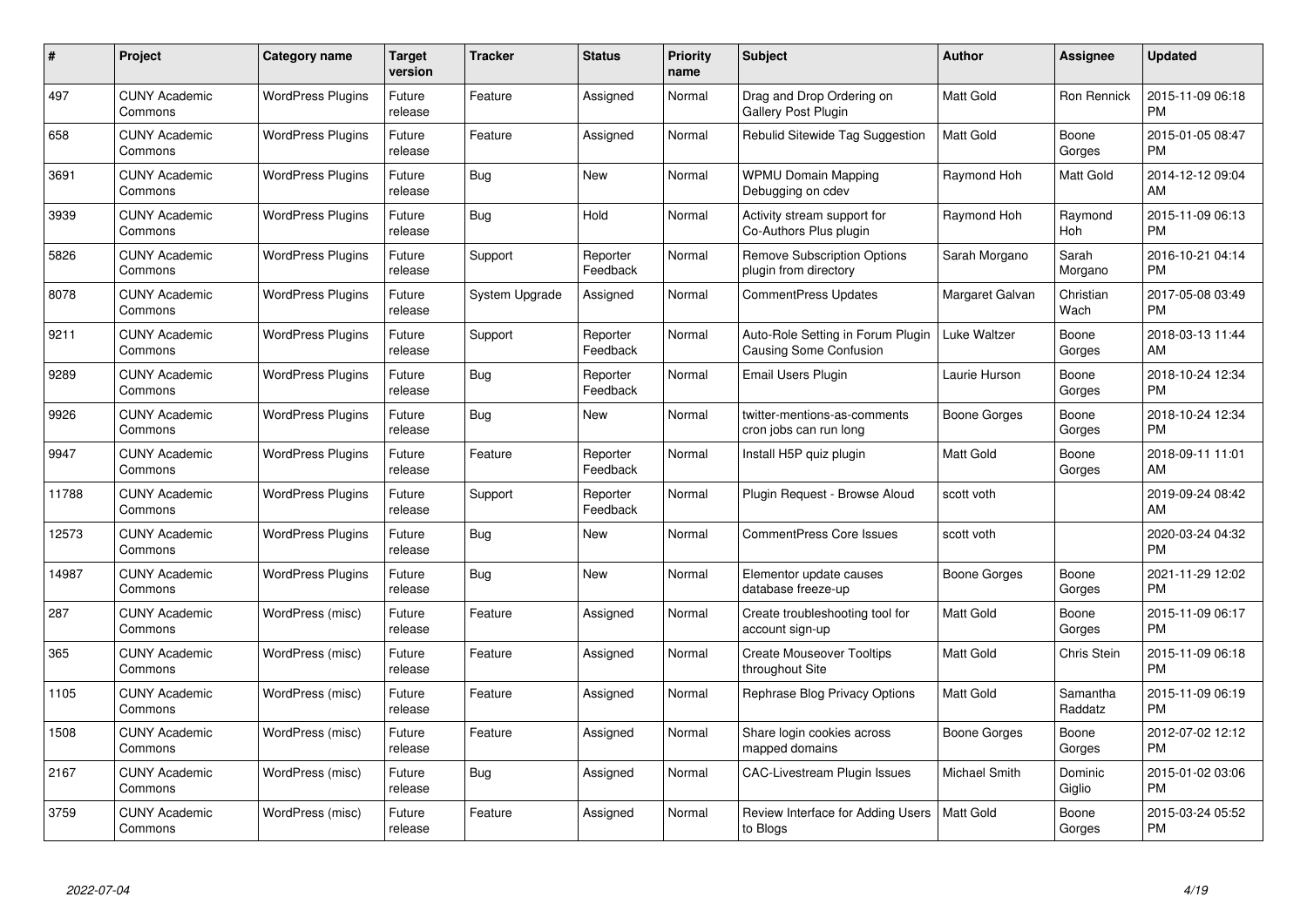| #     | Project                         | <b>Category name</b>    | <b>Target</b><br>version | <b>Tracker</b> | <b>Status</b> | <b>Priority</b><br>name | <b>Subject</b>                                                                                               | <b>Author</b>           | <b>Assignee</b>     | <b>Updated</b>                |
|-------|---------------------------------|-------------------------|--------------------------|----------------|---------------|-------------------------|--------------------------------------------------------------------------------------------------------------|-------------------------|---------------------|-------------------------------|
| 4388  | <b>CUNY Academic</b><br>Commons | WordPress (misc)        | Future<br>release        | Bug            | Assigned      | Normal                  | Repeated request for<br>authentication.                                                                      | Alice.Lynn<br>McMichael | Raymond<br>Hoh      | 2015-08-11 07:35<br>PM.       |
| 6332  | <b>CUNY Academic</b><br>Commons | WordPress (misc)        | Future<br>release        | Feature        | New           | Normal                  | Allow uploaded files to be marked<br>as private in an ad hoc way                                             | <b>Boone Gorges</b>     |                     | 2016-10-17 11:41<br><b>PM</b> |
| 6755  | <b>CUNY Academic</b><br>Commons | WordPress (misc)        | Future<br>release        | Bug            | New           | Normal                  | Cannot Deactivate Plugin                                                                                     | Laura Kane              |                     | 2016-11-16 01:12<br><b>PM</b> |
| 10380 | <b>CUNY Academic</b><br>Commons | WordPress (misc)        | Future<br>release        | Feature        | In Progress   | Normal                  | Remove blacklisted plugins                                                                                   | Boone Gorges            |                     | 2022-04-26 12:00<br>PM.       |
| 11024 | <b>CUNY Academic</b><br>Commons | WordPress (misc)        | Future<br>release        | Bug            | New           | Normal                  | Subsites should not show "you<br>should update your .htaccess<br>now" notice after permalink setting<br>save | Boone Gorges            |                     | 2019-01-28 01:35<br><b>PM</b> |
| 11843 | <b>CUNY Academic</b><br>Commons | WordPress (misc)        | Future<br>release        | Design/UX      | New           | Normal                  | Tweaking the Gutenberg Editor<br>Interface                                                                   | Laurie Hurson           |                     | 2022-04-26 12:00<br>PM.       |
| 13835 | <b>CUNY Academic</b><br>Commons | WordPress (misc)        | Future<br>release        | Feature        | New           | Normal                  | Allow OneSearch widget to have<br>'CUNY' as campus                                                           | Boone Gorges            | Boone<br>Gorges     | 2021-11-19 12:39<br><b>PM</b> |
| 14113 | <b>CUNY Academic</b><br>Commons | WordPress (misc)        | Future<br>release        | Bug            | Hold          | Normal                  | Block Editor Not Working on this<br>page - Json error                                                        | scott voth              | Boone<br>Gorges     | 2021-03-05 11:01<br>AM.       |
| 3473  | <b>CUNY Academic</b><br>Commons | <b>User Experience</b>  | Future<br>release        | Feature        | Assigned      | Normal                  | Commons profile: Add help info<br>about "Positions" replacing "title"                                        | Keith Miyake            | Samantha<br>Raddatz | 2015-11-09 02:28<br><b>PM</b> |
| 4222  | <b>CUNY Academic</b><br>Commons | User Experience         | Future<br>release        | Design/UX      | New           | Normal                  | Add information to 'Delete<br>Account' page                                                                  | Samantha Raddatz        | scott voth          | 2015-06-26 11:35<br>AM.       |
| 4661  | <b>CUNY Academic</b><br>Commons | User Experience         | Future<br>release        | Bug            | Assigned      | Normal                  | <b>Simplify Events text</b>                                                                                  | <b>Matt Gold</b>        | Samantha<br>Raddatz | 2015-10-02 09:06<br><b>PM</b> |
| 5316  | <b>CUNY Academic</b><br>Commons | User Experience         | Future<br>release        | Feature        | Assigned      | Normal                  | Prompt user email address<br>updates                                                                         | Matt Gold               | Stephen Real        | 2016-12-21 03:30<br><b>PM</b> |
| 3090  | <b>CUNY Academic</b><br>Commons | Twitter page            | Future<br>release        | Feature        | Assigned      | Normal                  | Prevent Retweets from showing<br>up on Commons twitter page                                                  | Matt Gold               | <b>Tahir Butt</b>   | 2016-10-24 11:31<br>AM        |
| 6426  | <b>CUNY Academic</b><br>Commons | Spam/Spam<br>Prevention | Future<br>release        | Feature        | Assigned      | Normal                  | Force captcha on all comments?                                                                               | <b>Matt Gold</b>        | <b>Tahir Butt</b>   | 2016-10-24 02:06<br><b>PM</b> |
| 5182  | <b>CUNY Academic</b><br>Commons | Social Paper            | Future<br>release        | Design/UX      | New           | Normal                  | "Publishing" a private paper on<br>social paper?                                                             | Raffi<br>Khatchadourian | Boone<br>Gorges     | 2016-10-13 04:12<br><b>PM</b> |
| 5183  | <b>CUNY Academic</b><br>Commons | Social Paper            | Future<br>release        | Design/UX      | New           | Normal                  | Creating a new paper when<br>viewing an existing paper                                                       | Raffi<br>Khatchadourian | Samantha<br>Raddatz | 2016-02-02 12:09<br>PM        |
| 5199  | <b>CUNY Academic</b><br>Commons | Social Paper            | Future<br>release        | Feature        | New           | Normal                  | add tables to the SP editor                                                                                  | Marilyn Weber           |                     | 2016-10-24 11:27<br>AM        |
| 5205  | <b>CUNY Academic</b><br>Commons | Social Paper            | Future<br>release        | Feature        | New           | Normal                  | Social Paper folders                                                                                         | Marilyn Weber           |                     | 2016-02-11 10:24<br><b>PM</b> |
| 5282  | <b>CUNY Academic</b><br>Commons | Social Paper            | Future<br>release        | Bug            | New           | Normal                  | Replying via email directs to paper<br>but not individual comment.                                           | Marilyn Weber           | Raymond<br>Hoh      | 2016-03-02 01:48<br><b>PM</b> |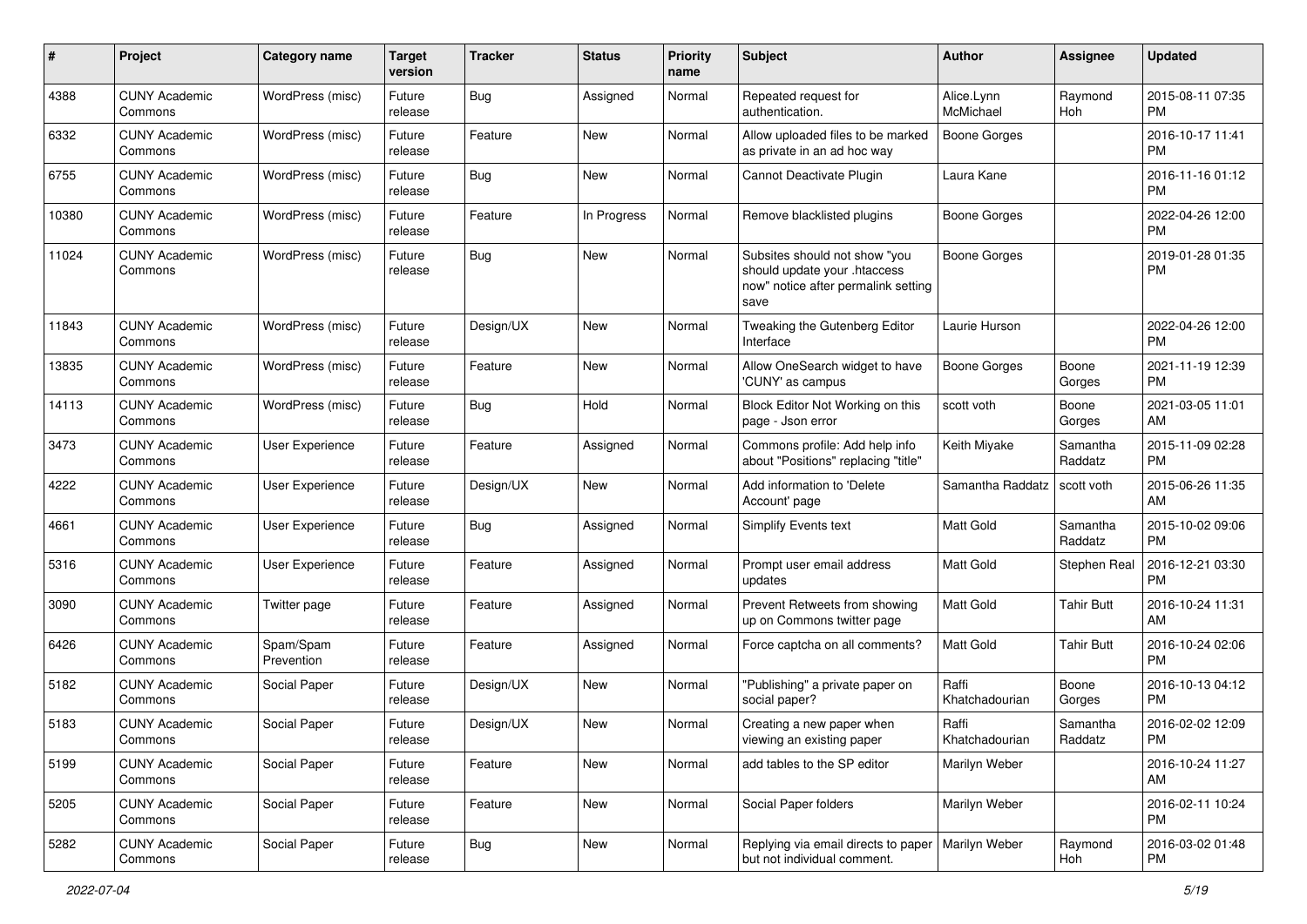| #     | Project                         | <b>Category name</b>     | Target<br>version | <b>Tracker</b> | <b>Status</b>        | Priority<br>name | <b>Subject</b>                                                                 | <b>Author</b>       | Assignee            | <b>Updated</b>                |
|-------|---------------------------------|--------------------------|-------------------|----------------|----------------------|------------------|--------------------------------------------------------------------------------|---------------------|---------------------|-------------------------------|
| 5397  | <b>CUNY Academic</b><br>Commons | Social Paper             | Future<br>release | Feature        | New                  | Normal           | frustrating to have to<br>enable/disable in SP                                 | Marilyn Weber       | Samantha<br>Raddatz | 2016-04-20 03:39<br><b>PM</b> |
| 5488  | <b>CUNY Academic</b><br>Commons | Social Paper             | Future<br>release | <b>Bug</b>     | New                  | Normal           | Add a "last edited by" field to<br>Social Paper group directories              | Boone Gorges        |                     | 2016-04-21 10:05<br><b>PM</b> |
| 5489  | <b>CUNY Academic</b><br>Commons | Social Paper             | Future<br>release | Feature        | New                  | Normal           | Asc/desc sorting for Social Paper<br>directories                               | Boone Gorges        |                     | 2016-04-21 10:06<br>PM        |
| 7663  | <b>CUNY Academic</b><br>Commons | Social Paper             | Future<br>release | Bug            | <b>New</b>           | Normal           | Social Paper notifications not<br>formatted correctly on secondary<br>sites    | Boone Gorges        | Boone<br>Gorges     | 2018-04-16 03:52<br><b>PM</b> |
| 7981  | <b>CUNY Academic</b><br>Commons | Social Paper             | Future<br>release | Bug            | <b>New</b>           | Normal           | Social Paper comments should<br>not go to spam                                 | Luke Waltzer        | Boone<br>Gorges     | 2018-04-16 03:52<br><b>PM</b> |
| 13331 | <b>CUNY Academic</b><br>Commons | Site cloning             | Future<br>release | Bug            | <b>New</b>           | Normal           | Combine Site Template and Clone<br>operations                                  | Boone Gorges        | Jeremy Felt         | 2021-11-19 12:39<br><b>PM</b> |
| 13048 | <b>CUNY Academic</b><br>Commons | Shortcodes and<br>embeds | Future<br>release | Feature        | <b>New</b>           | Normal           | Jupyter Notebooks support                                                      | <b>Boone Gorges</b> |                     | 2020-07-14 11:46<br>AM        |
| 3662  | <b>CUNY Academic</b><br>Commons | <b>SEO</b>               | Future<br>release | Feature        | Assigned             | Normal           | Duplicate Content/SEO/Google<br>issues                                         | <b>Matt Gold</b>    | Raymond<br>Hoh      | 2015-04-13 04:37<br><b>PM</b> |
| 3002  | <b>CUNY Academic</b><br>Commons | Search                   | Future<br>release | Feature        | Assigned             | Normal           | Overhaul CAC search by using<br>external search appliance                      | Boone Gorges        | Boone<br>Gorges     | 2020-07-15 03:05<br>PM.       |
| 308   | <b>CUNY Academic</b><br>Commons | Registration             | Future<br>release | Feature        | New                  | Normal           | Group recommendations for<br>signup process                                    | Boone Gorges        | Samantha<br>Raddatz | 2015-11-09 05:07<br><b>PM</b> |
| 5225  | <b>CUNY Academic</b><br>Commons | Registration             | Future<br>release | Feature        | Assigned             | Normal           | On-boarding Issues                                                             | Luke Waltzer        | Samantha<br>Raddatz | 2016-02-12 02:58<br><b>PM</b> |
| 11860 | <b>CUNY Academic</b><br>Commons | Registration             | Future<br>release | Feature        | New                  | Normal           | <b>Ensure Students Are Aware They</b><br>Can Use Aliases At Registration       | scott voth          |                     | 2019-09-24 08:46<br>AM        |
| 11945 | <b>CUNY Academic</b><br>Commons | Reckoning                | Future<br>release | Feature        | Reporter<br>Feedback | Normal           | Add Comments bubble to<br>Reckoning views                                      | Boone Gorges        | Boone<br>Gorges     | 2019-11-12 05:14<br><b>PM</b> |
| 6014  | <b>CUNY Academic</b><br>Commons | Publicity                | Future<br>release | Publicity      | Reporter<br>Feedback | Normal           | Google search listing                                                          | Matt Gold           | Boone<br>Gorges     | 2016-09-21 03:48<br><b>PM</b> |
| 2753  | <b>CUNY Academic</b><br>Commons | <b>Public Portfolio</b>  | Future<br>release | Feature        | <b>New</b>           | Normal           | Create actual actual tagification in<br>academic interests and other<br>fields | Micki Kaufman       | Boone<br>Gorges     | 2015-01-05 08:52<br><b>PM</b> |
| 2832  | <b>CUNY Academic</b><br>Commons | <b>Public Portfolio</b>  | Future<br>release | Feature        | Assigned             | Normal           | Improve interface for (not)<br>auto-linking profile fields                     | Boone Gorges        | Chris Stein         | 2015-01-05 08:52<br>PM        |
| 2881  | <b>CUNY Academic</b><br>Commons | <b>Public Portfolio</b>  | Future<br>release | Feature        | Assigned             | Normal           | Redesign the UX for Profiles                                                   | Chris Stein         | Chris Stein         | 2016-10-13 12:45<br><b>PM</b> |
| 3042  | <b>CUNY Academic</b><br>Commons | <b>Public Portfolio</b>  | Future<br>release | Feature        | Assigned             | Normal           | Browsing member interests                                                      | <b>Matt Gold</b>    | Boone<br>Gorges     | 2015-03-21 09:04<br>PM        |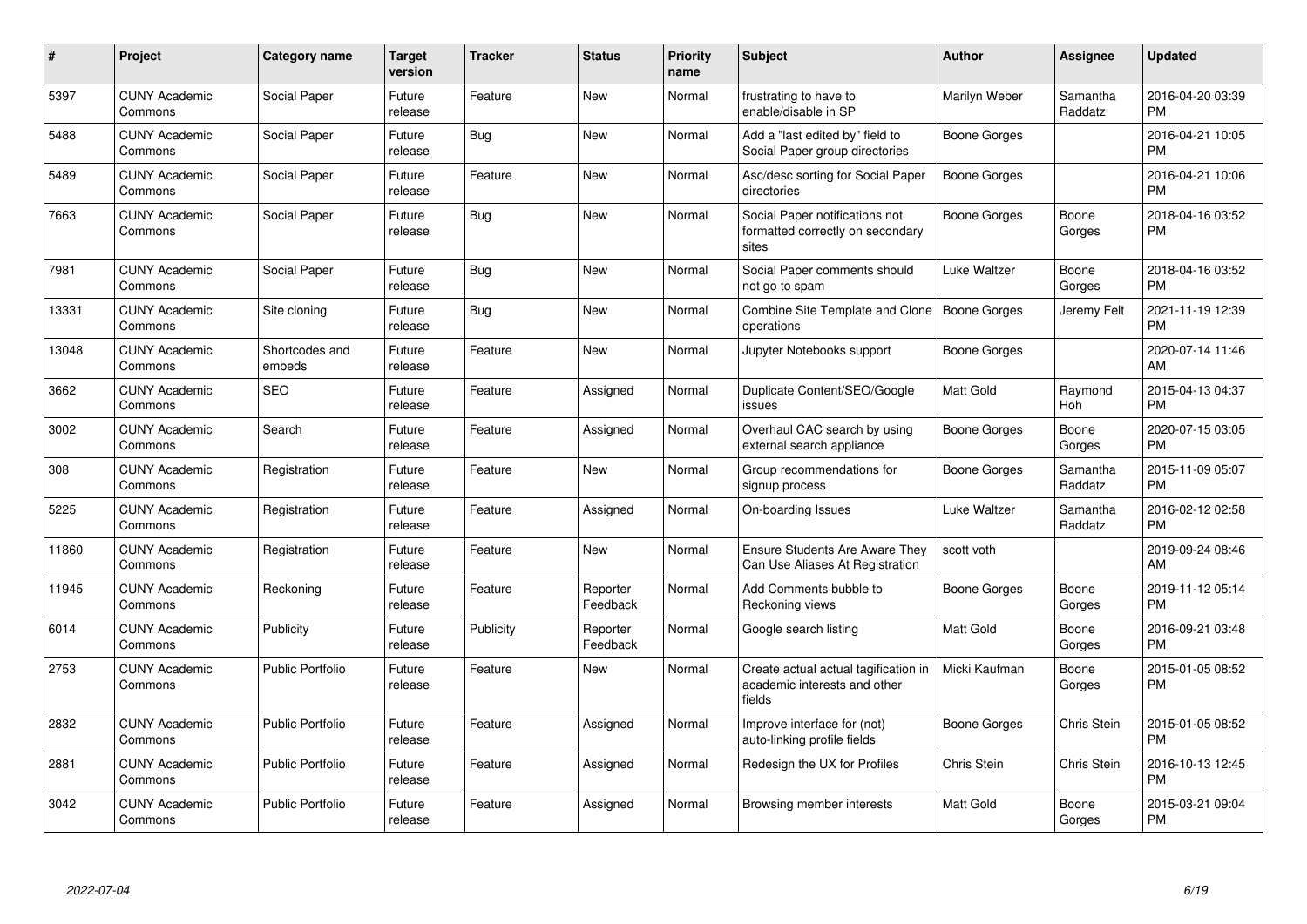| #     | Project                         | <b>Category name</b>        | <b>Target</b><br>version | <b>Tracker</b> | <b>Status</b> | <b>Priority</b><br>name | <b>Subject</b>                                                                             | Author              | <b>Assignee</b>     | <b>Updated</b>                |
|-------|---------------------------------|-----------------------------|--------------------------|----------------|---------------|-------------------------|--------------------------------------------------------------------------------------------|---------------------|---------------------|-------------------------------|
| 3220  | <b>CUNY Academic</b><br>Commons | <b>Public Portfolio</b>     | Future<br>release        | Feature        | Assigned      | Normal                  | Add indent/outdent option to<br>Formatting Buttons on Profile<br>Page                      | <b>Matt Gold</b>    | Boone<br>Gorges     | 2014-05-21 10:39<br><b>PM</b> |
| 3768  | <b>CUNY Academic</b><br>Commons | Public Portfolio            | Future<br>release        | Feature        | Assigned      | Normal                  | Institutions/Past positions on<br>public portfolios                                        | <b>Matt Gold</b>    | Boone<br>Gorges     | 2018-04-23 10:44<br>AM        |
| 3770  | <b>CUNY Academic</b><br>Commons | <b>Public Portfolio</b>     | Future<br>release        | Feature        | Assigned      | Normal                  | Improve Layout/Formatting of<br>Positions Area on Public Portfolios                        | Matt Gold           | <b>Chris Stein</b>  | 2015-04-01 09:17<br><b>PM</b> |
| 4253  | <b>CUNY Academic</b><br>Commons | Public Portfolio            | Future<br>release        | Design/UX      | New           | Normal                  | Encourage users to add portfolio<br>content                                                | Samantha Raddatz    | Samantha<br>Raddatz | 2015-07-07 11:32<br>AM        |
| 4404  | <b>CUNY Academic</b><br>Commons | Public Portfolio            | Future<br>release        | Design/UX      | Assigned      | Normal                  | Change color of permissions info<br>on portfolio editing interface                         | <b>Matt Gold</b>    | Samantha<br>Raddatz | 2015-08-11 05:28<br><b>PM</b> |
| 4622  | <b>CUNY Academic</b><br>Commons | <b>Public Portfolio</b>     | Future<br>release        | Design/UX      | New           | Normal                  | <b>Profile Visibility Settings</b>                                                         | Samantha Raddatz    | Samantha<br>Raddatz | 2015-09-21 12:18<br><b>PM</b> |
| 5827  | <b>CUNY Academic</b><br>Commons | <b>Public Portfolio</b>     | Future<br>release        | Bug            | Assigned      | Normal                  | Academic Interests square bracket   scott voth<br>links not working                        |                     | Chris Stein         | 2016-08-11 11:59<br><b>PM</b> |
| 10354 | <b>CUNY Academic</b><br>Commons | <b>Public Portfolio</b>     | Future<br>release        | Feature        | New           | Normal                  | Opt out of Having a Profile Page                                                           | scott voth          | Chris Stein         | 2020-05-12 10:43<br>AM        |
| 14184 | <b>CUNY Academic</b><br>Commons | <b>Public Portfolio</b>     | Future<br>release        | Feature        | <b>New</b>    | Normal                  | Centralized mechanism for storing<br>Campus affiliations                                   | <b>Boone Gorges</b> | Boone<br>Gorges     | 2022-01-04 11:35<br>AM        |
| 14787 | <b>CUNY Academic</b><br>Commons | <b>Plugin Packages</b>      | Future<br>release        | Feature        | New           | Normal                  | Creating a "Design" plugin<br>package                                                      | Laurie Hurson       | scott voth          | 2022-04-27 04:56<br><b>PM</b> |
| 5955  | <b>CUNY Academic</b><br>Commons | Outreach                    | Future<br>release        | Feature        | Assigned      | Normal                  | Create auto-newsletter for<br>commons members                                              | Matt Gold           | Luke Waltzer        | 2016-08-30 10:34<br>AM        |
| 9028  | <b>CUNY Academic</b><br>Commons | Onboarding                  | Future<br>release        | Feature        | Assigned      | Normal                  | suggest groups to new members<br>during the registration process                           | <b>Matt Gold</b>    | Chris Stein         | 2018-10-24 12:34<br><b>PM</b> |
| 9895  | <b>CUNY Academic</b><br>Commons | Onboarding                  | Future<br>release        | Feature        | Assigned      | Normal                  | Add "Accept Invitation"<br>link/button/function to Group<br>and/or Site invitation emails? | Luke Waltzer        | Boone<br>Gorges     | 2018-06-07 12:42<br><b>PM</b> |
| 3330  | <b>CUNY Academic</b><br>Commons | My Commons                  | Future<br>release        | Feature        | Assigned      | Normal                  | "Commons Information" tool                                                                 | Boone Gorges        | Chris Stein         | 2014-09-22 08:46<br><b>PM</b> |
| 3517  | <b>CUNY Academic</b><br>Commons | My Commons                  | Future<br>release        | Feature        | Assigned      | Normal                  | Mute/Unmute My Commons<br>updates                                                          | <b>Matt Gold</b>    | Raymond<br>Hoh      | 2015-11-09 01:19<br><b>PM</b> |
| 3536  | <b>CUNY Academic</b><br>Commons | My Commons                  | Future<br>release        | Feature        | Assigned      | Normal                  | Infinite Scroll on My Commons<br>page                                                      | Matt Gold           | Raymond<br>Hoh      | 2015-04-13 04:42<br>PM        |
| 3577  | <b>CUNY Academic</b><br>Commons | My Commons                  | Future<br>release        | Design/UX      | Assigned      | Normal                  | Replies to items in My Commons                                                             | <b>Matt Gold</b>    | Raymond<br>Hoh      | 2015-04-09 05:19<br><b>PM</b> |
| 5234  | <b>CUNY Academic</b><br>Commons | Membership                  | Future<br>release        | Feature        | Assigned      | Normal                  | Write Unconfirmed patch for WP                                                             | <b>Boone Gorges</b> | Boone<br>Gorges     | 2016-10-24 11:18<br>AM        |
| 10580 | <b>CUNY Academic</b><br>Commons | Information<br>Architecture | Future<br>release        | Design/UX      | New           | Normal                  | Primary nav item review                                                                    | Boone Gorges        | Sara Cannon         | 2022-06-28 01:29<br><b>PM</b> |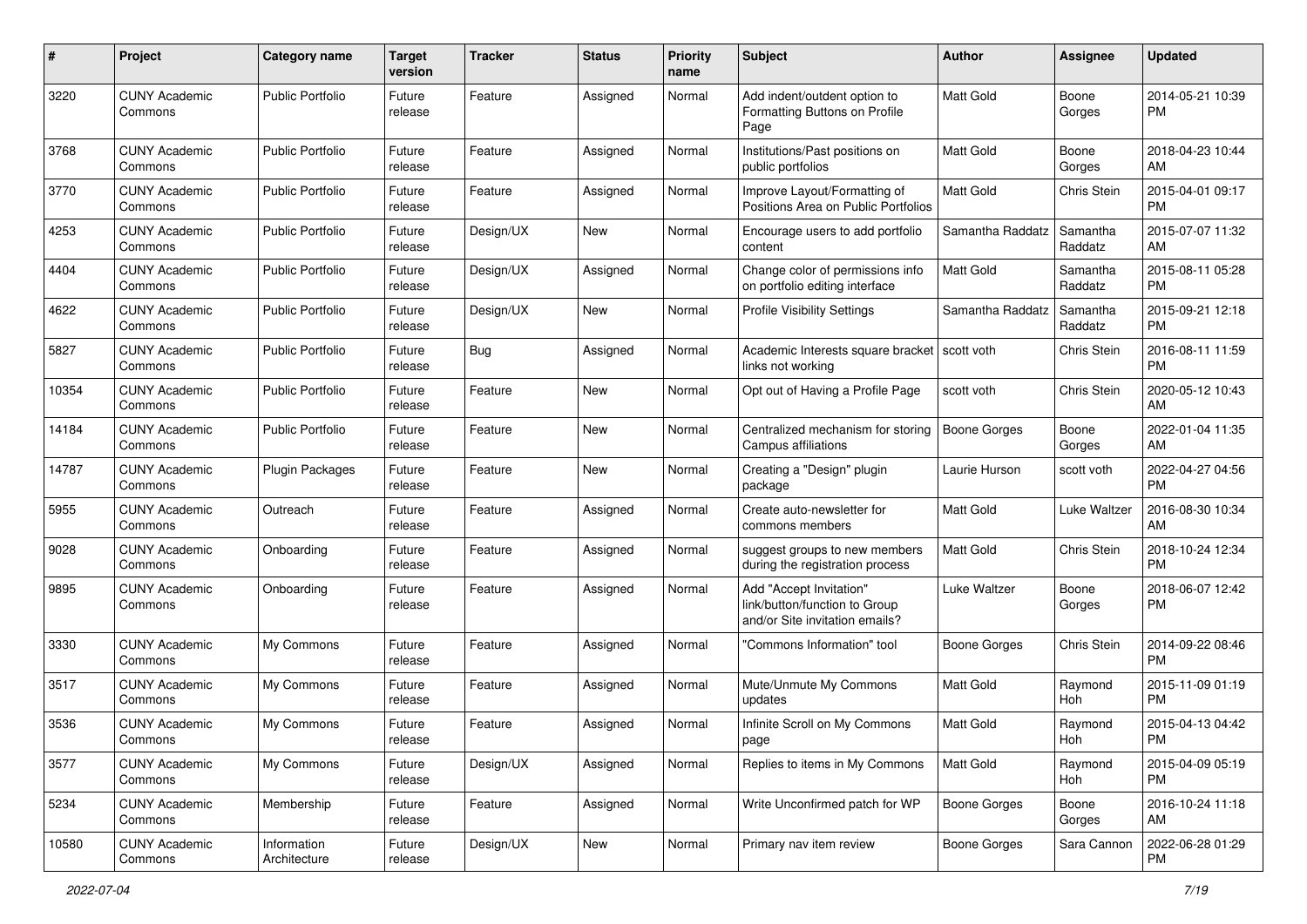| #     | Project                         | <b>Category name</b> | Target<br>version | <b>Tracker</b> | <b>Status</b>        | <b>Priority</b><br>name | <b>Subject</b>                                                                             | <b>Author</b>     | Assignee            | <b>Updated</b>                |
|-------|---------------------------------|----------------------|-------------------|----------------|----------------------|-------------------------|--------------------------------------------------------------------------------------------|-------------------|---------------------|-------------------------------|
| 1888  | <b>CUNY Academic</b><br>Commons | Home Page            | Future<br>release | Feature        | Assigned             | Normal                  | Refactor BP MPO Activity Filter to<br>support proper pagination                            | Sarah Morgano     | Boone<br>Gorges     | 2014-05-01 07:11<br><b>PM</b> |
| 4980  | <b>CUNY Academic</b><br>Commons | Home Page            | Future<br>release | Feature        | Assigned             | Normal                  | <b>CAC Featured Content -- Adding</b><br>Randomization                                     | Matt Gold         | Boone<br>Gorges     | 2016-12-12 03:01<br><b>PM</b> |
| 481   | <b>CUNY Academic</b><br>Commons | Groups (misc)        | Future<br>release | Feature        | Assigned             | Normal                  | ability to archive inactive groups<br>and blogs                                            | Michael Mandiberg | Samantha<br>Raddatz | 2015-11-09 05:56<br><b>PM</b> |
| 1544  | <b>CUNY Academic</b><br>Commons | Groups (misc)        | Future<br>release | Feature        | Reporter<br>Feedback | Normal                  | Group Filtering and Sorting                                                                | <b>Matt Gold</b>  | Chris Stein         | 2019-03-01 02:25<br><b>PM</b> |
| 3458  | <b>CUNY Academic</b><br>Commons | Groups (misc)        | Future<br>release | Feature        | Assigned             | Normal                  | Filter Members of Group by<br>Campus                                                       | Michael Smith     | Samantha<br>Raddatz | 2014-09-26 08:32<br><b>PM</b> |
| 7115  | <b>CUNY Academic</b><br>Commons | Groups (misc)        | Future<br>release | Feature        | Reporter<br>Feedback | Normal                  | make licensing info clear during<br>group creation                                         | Matt Gold         | Raymond<br>Hoh      | 2020-12-08 11:32<br>AM        |
| 12446 | <b>CUNY Academic</b><br>Commons | Groups (misc)        | Future<br>release | Feature        | Reporter<br>Feedback | Normal                  | Toggle default site to group forum<br>posting                                              | Laurie Hurson     | Laurie Hurson       | 2020-03-10 11:57<br>AM        |
| 13370 | <b>CUNY Academic</b><br>Commons | Group Library        | Future<br>release | Feature        | <b>New</b>           | Normal                  | Library bulk deletion and folder<br>editing                                                | Colin McDonald    | Boone<br>Gorges     | 2020-10-13 10:41<br>AM        |
| 13650 | <b>CUNY Academic</b><br>Commons | Group Library        | Future<br>release | Feature        | <b>New</b>           | Normal                  | Forum Attachments in Group<br>Library                                                      | Laurie Hurson     |                     | 2021-11-19 12:30<br><b>PM</b> |
| 14309 | <b>CUNY Academic</b><br>Commons | Group Library        | Future<br>release | Feature        | New                  | Normal                  | Better handling of<br>bp_group_document file download<br>attempts when file is not present | Boone Gorges      | Boone<br>Gorges     | 2021-11-19 12:28<br><b>PM</b> |
| 3308  | <b>CUNY Academic</b><br>Commons | Group Invitations    | Future<br>release | Feature        | Assigned             | Normal                  | Allow members to rescind group<br>invitations                                              | Matt Gold         | Boone<br>Gorges     | 2015-04-01 08:53<br><b>PM</b> |
| 585   | <b>CUNY Academic</b><br>Commons | Group Forums         | Future<br>release | Feature        | Assigned             | Normal                  | Merge Forum Topics                                                                         | Sarah Morgano     | Boone<br>Gorges     | 2011-07-06 04:11<br><b>PM</b> |
| 3059  | <b>CUNY Academic</b><br>Commons | Group Forums         | Future<br>release | Design/UX      | <b>New</b>           | Normal                  | Forum Post Permissable Content<br><b>Explanatory Text</b>                                  | Chris Stein       | Chris Stein         | 2015-04-02 11:27<br>AM        |
| 3192  | <b>CUNY Academic</b><br>Commons | Group Forums         | Future<br>release | Feature        | Assigned             | Normal                  | Customizable forum views for<br>bbPress 2.x group forums                                   | Boone Gorges      | Raymond<br>Hoh      | 2015-11-09 12:47<br><b>PM</b> |
| 3193  | <b>CUNY Academic</b><br>Commons | Group Forums         | Future<br>release | Feature        | Assigned             | Normal                  | bbPress 2.x dynamic roles and<br><b>RBE</b>                                                | Boone Gorges      | Boone<br>Gorges     | 2014-09-30 01:30<br><b>PM</b> |
| 4221  | <b>CUNY Academic</b><br>Commons | Group Forums         | Future<br>release | Design/UX      | Assigned             | Normal                  | Add 'Number of Posts' display<br>option to Forum page                                      | Samantha Raddatz  | Samantha<br>Raddatz | 2015-06-26 02:21<br><b>PM</b> |
| 5268  | <b>CUNY Academic</b><br>Commons | Group Forums         | Future<br>release | Bug            | Assigned             | Normal                  | Long-time to post to multiple<br>groups                                                    | Luke Waltzer      | Daniel Jones        | 2016-09-07 06:31<br><b>PM</b> |
| 9835  | <b>CUNY Academic</b><br>Commons | Group Forums         | Future<br>release | Bug            | Assigned             | Normal                  | add a "like" function?                                                                     | Marilyn Weber     | <b>Erik Trainer</b> | 2018-06-05 01:49<br><b>PM</b> |
| 10659 | <b>CUNY Academic</b><br>Commons | Group Forums         | Future<br>release | Feature        | Assigned             | Normal                  | Post to multiple groups via email                                                          | <b>Matt Gold</b>  | Raymond<br>Hoh      | 2018-11-15 12:54<br>AM        |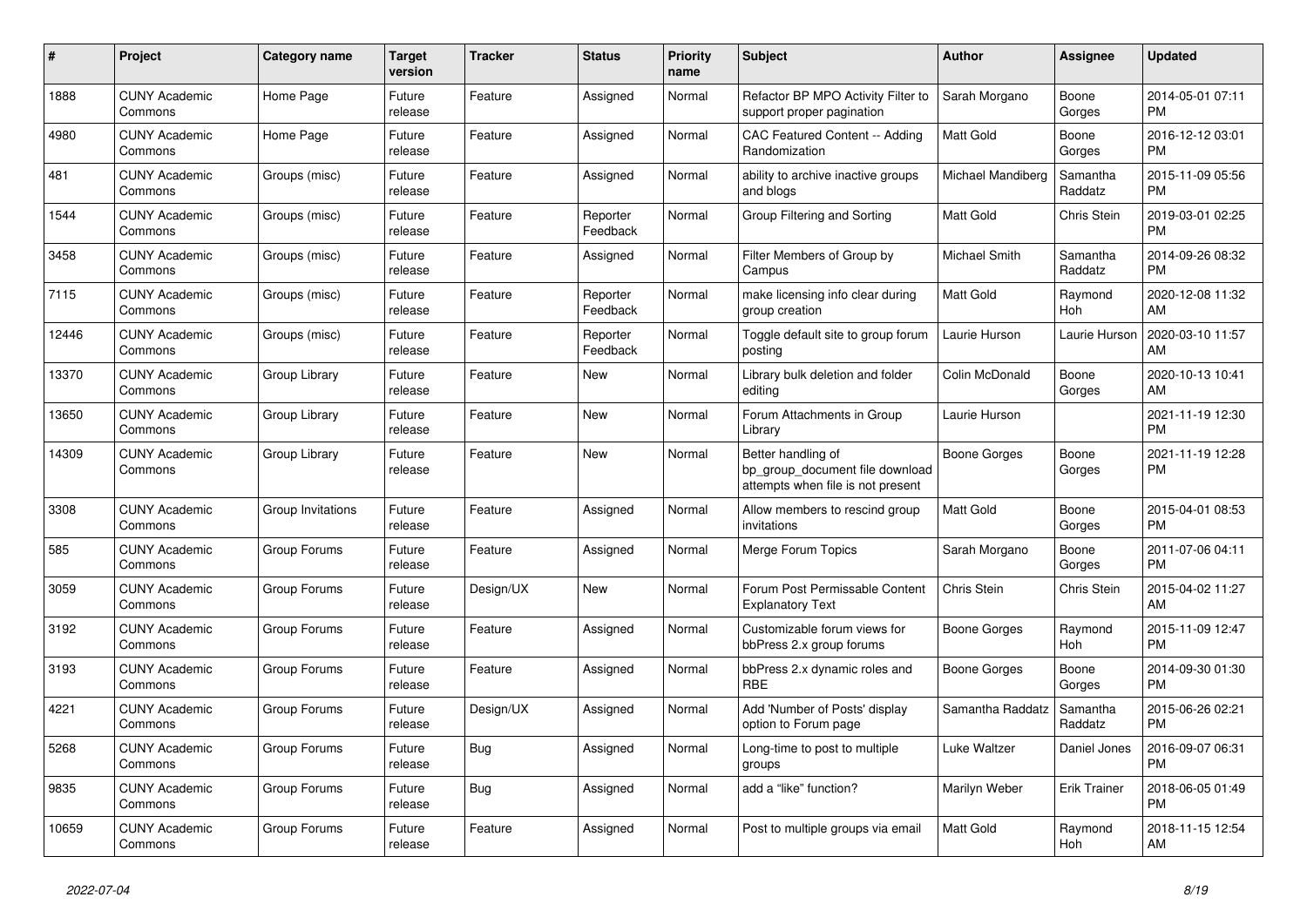| #     | Project                         | <b>Category name</b>       | <b>Target</b><br>version | <b>Tracker</b> | <b>Status</b> | <b>Priority</b><br>name | <b>Subject</b>                                                                      | <b>Author</b>       | Assignee            | <b>Updated</b>                |
|-------|---------------------------------|----------------------------|--------------------------|----------------|---------------|-------------------------|-------------------------------------------------------------------------------------|---------------------|---------------------|-------------------------------|
| 13199 | <b>CUNY Academic</b><br>Commons | Group Forums               | Future<br>release        | Feature        | <b>New</b>    | Normal                  | Favoring Groups over bbPress<br>plugin                                              | Colin McDonald      | Colin<br>McDonald   | 2021-11-19 12:28<br><b>PM</b> |
| 13358 | <b>CUNY Academic</b><br>Commons | Group Forums               | Future<br>release        | Feature        | <b>New</b>    | Normal                  | Improved UI for group forum<br>threading settings                                   | Boone Gorges        | Raymond<br>Hoh      | 2021-11-19 12:27<br><b>PM</b> |
| 11834 | <b>CUNY Academic</b><br>Commons | <b>Group Files</b>         | Future<br>release        | Feature        | New           | Normal                  | Improved tools for managing<br>group file folders                                   | Boone Gorges        | Sonja Leix          | 2019-09-06 03:55<br><b>PM</b> |
| 12091 | <b>CUNY Academic</b><br>Commons | <b>Group Files</b>         | Future<br>release        | Feature        | New           | Normal                  | Improved pre-upload file validation<br>for bp-group-documents                       | Boone Gorges        | Boone<br>Gorges     | 2019-11-14 01:21<br><b>PM</b> |
| 653   | <b>CUNY Academic</b><br>Commons | Group Blogs                | Future<br>release        | Feature        | Assigned      | Normal                  | Redesign Integration of Groups<br>and Blogs                                         | <b>Matt Gold</b>    | Samantha<br>Raddatz | 2015-11-09 05:40<br><b>PM</b> |
| 3580  | <b>CUNY Academic</b><br>Commons | Group Blogs                | Future<br>release        | Feature        | <b>New</b>    | Normal                  | Multiple blogs per group                                                            | Boone Gorges        | Boone<br>Gorges     | 2018-02-20 02:02<br><b>PM</b> |
| 8756  | <b>CUNY Academic</b><br>Commons | Group Blogs                | Future<br>release        | Feature        | Hold          | Normal                  | Connect multiple blogs to one<br>group?                                             | <b>Matt Gold</b>    | Boone<br>Gorges     | 2017-09-30 10:42<br>AM        |
| 3475  | <b>CUNY Academic</b><br>Commons | Events                     | Future<br>release        | Feature        | Assigned      | Normal                  | Request to add plugin to<br>streamline room<br>booking/appointment booking          | Naomi Barrettara    | Boone<br>Gorges     | 2014-12-01 05:14<br><b>PM</b> |
| 4053  | <b>CUNY Academic</b><br>Commons | Events                     | Future<br>release        | Feature        | Assigned      | Normal                  | Create new tab for past events                                                      | Matt Gold           | Boone<br>Gorges     | 2015-05-12 02:10<br><b>PM</b> |
| 4238  | <b>CUNY Academic</b><br>Commons | Events                     | Future<br>release        | Feature        | Assigned      | Normal                  | Copy Events to Other Groups?                                                        | Matt Gold           | Boone<br>Gorges     | 2015-07-02 10:08<br>AM        |
| 4438  | <b>CUNY Academic</b><br>Commons | Events                     | Future<br>release        | Bug            | Assigned      | Normal                  | Events Calendar - Export<br><b>Recurring Events</b>                                 | scott voth          | Daniel Jones        | 2016-05-23 04:25<br><b>PM</b> |
| 4481  | <b>CUNY Academic</b><br>Commons | Events                     | Future<br>release        | Feature        | <b>New</b>    | Normal                  | Group admins/mods should have<br>the ability to unlink an event from<br>the group   | Boone Gorges        | Boone<br>Gorges     | 2017-04-24 03:53<br><b>PM</b> |
| 4592  | <b>CUNY Academic</b><br>Commons | Events                     | Future<br>release        | Design/UX      | <b>New</b>    | Normal                  | Event Creation - Venue Dropdown<br>Slow                                             | Samantha Raddatz    | Boone<br>Gorges     | 2015-09-14 04:56<br><b>PM</b> |
| 4903  | <b>CUNY Academic</b><br>Commons | Events                     | Future<br>release        | Design/UX      | Assigned      | Normal                  | Improving visual appearance of<br>event calendars                                   | <b>Matt Gold</b>    | Boone<br>Gorges     | 2016-10-13 11:51<br>AM        |
| 5696  | <b>CUNY Academic</b><br>Commons | Events                     | Future<br>release        | Feature        | Assigned      | Normal                  | Events Calendar - display options<br>calendar aggregation /                         | <b>Matt Gold</b>    | Boone<br>Gorges     | 2016-10-13 11:44<br>AM        |
| 11531 | <b>CUNY Academic</b><br>Commons | Events                     | Future<br>release        | Feature        | New           | Normal                  | Main Events calendar should<br>include non-public events that<br>user has access to | scott voth          | Boone<br>Gorges     | 2019-06-11 10:00<br>AM        |
| 5992  | <b>CUNY Academic</b><br>Commons | <b>Email Notifications</b> | Future<br>release        | Feature        | <b>New</b>    | Normal                  | Changing the From line of<br>autogenerated blog emails                              | Marilyn Weber       |                     | 2018-09-27 05:19<br><b>PM</b> |
| 12042 | <b>CUNY Academic</b><br>Commons | <b>Email Notifications</b> | Future<br>release        | Feature        | <b>New</b>    | Normal                  | Improved error logging for BPGES<br>send queue                                      | <b>Boone Gorges</b> | Boone<br>Gorges     | 2021-11-19 12:25<br><b>PM</b> |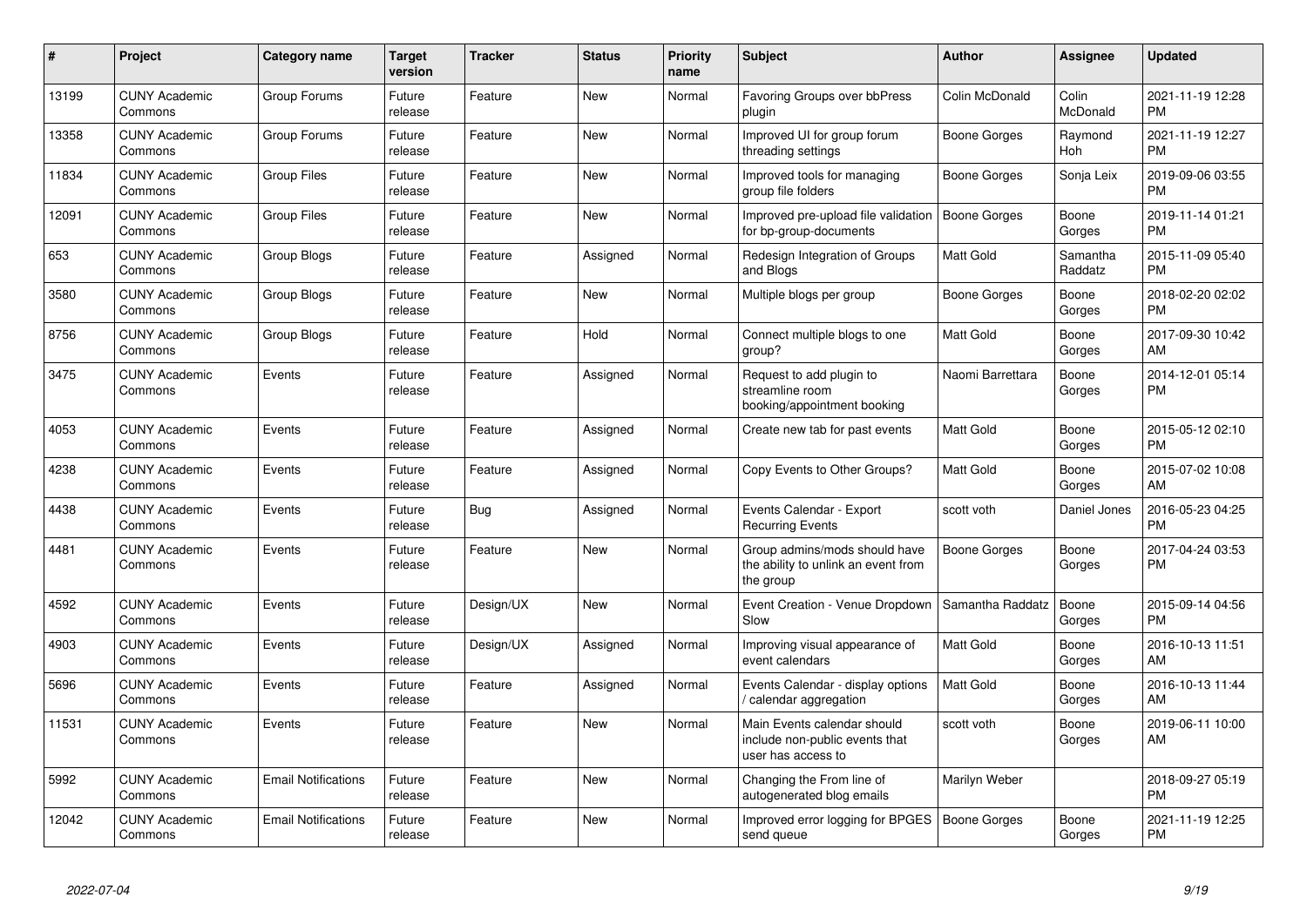| #     | <b>Project</b>                  | Category name              | Target<br>version | <b>Tracker</b> | <b>Status</b> | <b>Priority</b><br>name | <b>Subject</b>                                                       | <b>Author</b>    | Assignee            | <b>Updated</b>                |
|-------|---------------------------------|----------------------------|-------------------|----------------|---------------|-------------------------|----------------------------------------------------------------------|------------------|---------------------|-------------------------------|
| 15604 | <b>CUNY Academic</b><br>Commons | <b>Email Notifications</b> | Future<br>release | Feature        | Assigned      | Normal                  | <b>Restructure Commons Group</b><br>Digest Email Messages            | <b>Matt Gold</b> | Boone<br>Gorges     | 2022-05-26 10:45<br>AM        |
| 14496 | <b>CUNY Academic</b><br>Commons | Domain Mapping             | Future<br>release | Bug            | New           | Normal                  | Mapped domain SSO uses<br>third-party cookies                        | Raymond Hoh      | Raymond<br>Hoh      | 2021-05-24 04:03<br><b>PM</b> |
| 4225  | <b>CUNY Academic</b><br>Commons | DiRT Integration           | Future<br>release | Design/UX      | New           | Normal                  | Add information to DIRT page (in<br>Create a Group)                  | Samantha Raddatz | Matt Gold           | 2015-06-26 03:14<br><b>PM</b> |
| 860   | <b>CUNY Academic</b><br>Commons | Design                     | Future<br>release | Design/UX      | Assigned      | Normal                  | <b>Standardize Button Treatment</b><br>Across the Commons            | Chris Stein      | Chris Stein         | 2014-05-01 09:45<br>AM        |
| 2754  | <b>CUNY Academic</b><br>Commons | Design                     | Future<br>release | Feature        | Assigned      | Normal                  | Determine strategy for CAC logo<br>handling in top header            | Micki Kaufman    | Chris Stein         | 2015-01-05 08:53<br>PM.       |
| 10226 | <b>CUNY Academic</b><br>Commons | Courses                    | Future<br>release | Feature        | New           | Normal                  | Add "My Courses" to drop down<br>list                                | scott voth       | Boone<br>Gorges     | 2021-11-19 12:42<br><b>PM</b> |
| 11789 | <b>CUNY Academic</b><br>Commons | Courses                    | Future<br>release | Feature        | New           | Normal                  | Ability to remove item from<br>Courses list                          | Laurie Hurson    | Sonja Leix          | 2019-09-24 12:28<br><b>PM</b> |
| 13466 | <b>CUNY Academic</b><br>Commons | Cavalcade                  | Future<br>release | Feature        | <b>New</b>    | Normal                  | Automated cleanup for duplicate<br>Cavalcade tasks                   | Boone Gorges     | Boone<br>Gorges     | 2020-10-13 05:24<br>PM.       |
| 618   | <b>CUNY Academic</b><br>Commons | <b>BuddyPress Docs</b>     | Future<br>release | Feature        | Assigned      | Normal                  | BuddyPress Docs: export formats                                      | Boone Gorges     | Boone<br>Gorges     | 2015-11-09 05:38<br><b>PM</b> |
| 1422  | <b>CUNY Academic</b><br>Commons | <b>BuddyPress Docs</b>     | Future<br>release | Feature        | Assigned      | Normal                  | Make "created Doc" activity icons<br>non-mini                        | Boone Gorges     | Boone<br>Gorges     | 2015-11-09 05:48<br><b>PM</b> |
| 1744  | <b>CUNY Academic</b><br>Commons | <b>BuddyPress Docs</b>     | Future<br>release | Feature        | Assigned      | Normal                  | Spreadsheet-style Docs                                               | Boone Gorges     | Boone<br>Gorges     | 2015-11-09 06:13<br><b>PM</b> |
| 2523  | <b>CUNY Academic</b><br>Commons | <b>BuddyPress Docs</b>     | Future<br>release | Feature        | Assigned      | Normal                  | Allow Users to Upload Images to<br><b>BP</b> Docs                    | Matt Gold        | Boone<br>Gorges     | 2015-11-09 06:14<br><b>PM</b> |
| 4226  | <b>CUNY Academic</b><br>Commons | <b>BuddyPress Docs</b>     | Future<br>release | Design/UX      | New           | Normal                  | Add option to connect a Doc with<br>a Group                          | Samantha Raddatz | Samantha<br>Raddatz | 2015-09-09 04:08<br><b>PM</b> |
| 377   | <b>CUNY Academic</b><br>Commons | BuddyPress (misc)          | Future<br>release | Feature        | Assigned      | Normal                  | Like buttons                                                         | <b>Matt Gold</b> | Boone<br>Gorges     | 2010-11-16 05:13<br>PM.       |
| 435   | <b>CUNY Academic</b><br>Commons | BuddyPress (misc)          | Future<br>release | Feature        | Assigned      | Normal                  | Include Avatar Images in Forum<br><b>Post Notification Emails</b>    | Matt Gold        | Boone<br>Gorges     | 2010-12-08 12:40<br><b>PM</b> |
| 500   | <b>CUNY Academic</b><br>Commons | BuddyPress (misc)          | Future<br>release | Feature        | Assigned      | Normal                  | Export Group Data                                                    | Matt Gold        | Boone<br>Gorges     | 2010-12-19 12:09<br><b>PM</b> |
| 554   | <b>CUNY Academic</b><br>Commons | BuddyPress (misc)          | Future<br>release | Feature        | Assigned      | Normal                  | Add Trackback notifications to<br>site-wide activity feed            | <b>Matt Gold</b> | Boone<br>Gorges     | 2015-11-09 06:19<br><b>PM</b> |
| 599   | <b>CUNY Academic</b><br>Commons | <b>BuddyPress (misc)</b>   | Future<br>release | Feature        | Assigned      | Normal                  | Consider adding rating plugins for<br><b>BuddyPress/BBPress</b>      | Matt Gold        | Boone<br>Gorges     | 2011-08-22 06:50<br><b>PM</b> |
| 635   | <b>CUNY Academic</b><br>Commons | BuddyPress (misc)          | Future<br>release | Feature        | Assigned      | Normal                  | Big Blue Button -<br>Videoconferencing in Groups and<br><b>Blogs</b> | Matt Gold        | Boone<br>Gorges     | 2011-03-14 03:24<br><b>PM</b> |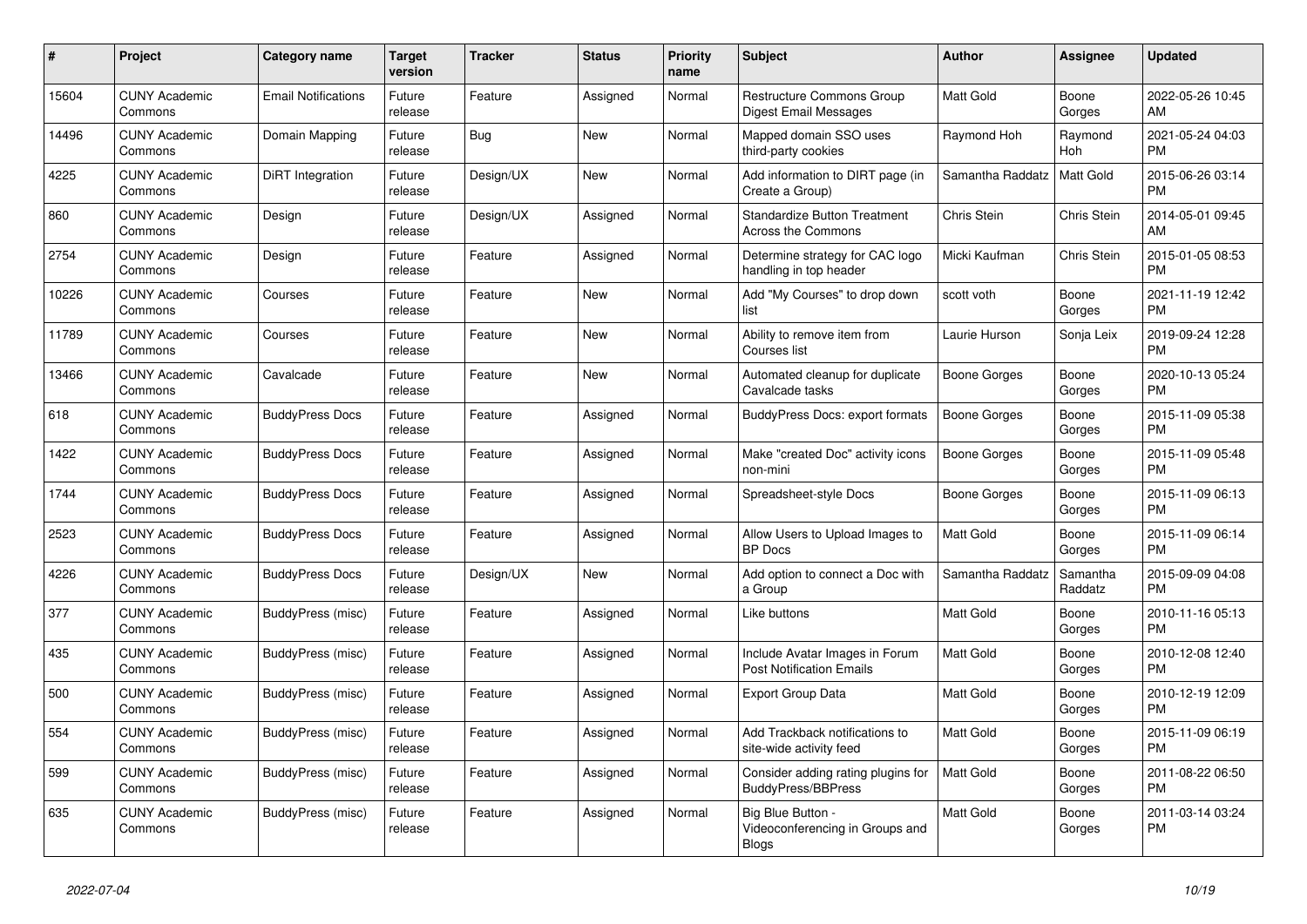| #     | <b>Project</b>                  | Category name             | Target<br>version | <b>Tracker</b> | <b>Status</b>        | Priority<br>name | <b>Subject</b>                                                                            | <b>Author</b>      | Assignee            | <b>Updated</b>                |
|-------|---------------------------------|---------------------------|-------------------|----------------|----------------------|------------------|-------------------------------------------------------------------------------------------|--------------------|---------------------|-------------------------------|
| 7624  | <b>CUNY Academic</b><br>Commons | BuddyPress (misc)         | Future<br>release | Design/UX      | New                  | Normal           | <b>BP Notifications</b>                                                                   | Luke Waltzer       | Paige Dupont        | 2017-02-08 10:43<br><b>PM</b> |
| 11243 | <b>CUNY Academic</b><br>Commons | BuddyPress (misc)         | Future<br>release | Bug            | New                  | Normal           | Audit bp-custom.php                                                                       | Raymond Hoh        | Raymond<br>Hoh      | 2022-04-26 11:59<br>AM        |
| 6078  | <b>CUNY Academic</b><br>Commons | <b>Blogs (BuddyPress)</b> | Future<br>release | Feature        | New                  | Normal           | Explore Adding Network Blog<br>Metadata Plugin                                            | Luke Waltzer       | Luke Waltzer        | 2016-10-11 10:29<br><b>PM</b> |
| 8835  | <b>CUNY Academic</b><br>Commons | <b>Blogs (BuddyPress)</b> | Future<br>release | Feature        | <b>New</b>           | Normal           | Extend cuny.is shortlinks to sites                                                        | Luke Waltzer       | Boone<br>Gorges     | 2022-04-26 11:59<br><b>AM</b> |
| 8836  | <b>CUNY Academic</b><br>Commons | Blogs (BuddyPress)        | Future<br>release | Feature        | Assigned             | Normal           | Redesign site launch process                                                              | Matt Gold          | Boone<br>Gorges     | 2019-10-03 02:49<br>PM.       |
| 4635  | <b>CUNY Academic</b><br>Commons | Authentication            | Future<br>release | Feature        | New                  | Normal           | Allow non-WP authentication                                                               | Boone Gorges       | Sonja Leix          | 2019-03-01 02:05<br><b>PM</b> |
| 9720  | <b>CUNY Academic</b><br>Commons | Authentication            | Future<br>release | Feature        | New                  | Normal           | The Commons should be an<br>oAuth provider                                                | Boone Gorges       |                     | 2019-03-01 02:04<br><b>PM</b> |
| 7022  | <b>CUNY Academic</b><br>Commons | Announcements             | Future<br>release | Bug            | <b>New</b>           | Normal           | Sitewide announcements should<br>be displayed on, and dismissable<br>from, mapped domains | Boone Gorges       | Boone<br>Gorges     | 2018-03-22 10:18<br>AM        |
| 1460  | <b>CUNY Academic</b><br>Commons | Analytics                 | Future<br>release | Feature        | Assigned             | Normal           | Update System Report                                                                      | <b>Brian Foote</b> | Boone<br>Gorges     | 2015-11-09 06:13<br><b>PM</b> |
| 5581  | <b>CUNY Academic</b><br>Commons | Analytics                 | Future<br>release | Feature        | Assigned             | Normal           | <b>Explore alternatives to Google</b><br>Analytics                                        | Matt Gold          | Valerie<br>Townsend | 2020-04-17 03:12<br><b>PM</b> |
| 8900  | <b>CUNY Academic</b><br>Commons | Accessibility             | Future<br>release | Feature        | Assigned             | Normal           | Look into tools to enforce<br>accessibility in WP environment                             | Matt Gold          | Boone<br>Gorges     | 2022-04-26 11:59<br>AM        |
| 8901  | <b>CUNY Academic</b><br>Commons | Accessibility             | Future<br>release | Feature        | Assigned             | Normal           | Theme analysis for accessibility                                                          | Matt Gold          | Boone<br>Gorges     | 2022-04-26 11:59<br>AM.       |
| 9207  | <b>CUNY Academic</b><br>Commons |                           | Future<br>release | Support        | Reporter<br>Feedback | Normal           | display dashboards made in<br>Tableau?                                                    | Marilyn Weber      | Boone<br>Gorges     | 2018-04-10 10:42<br>AM        |
| 10368 | <b>CUNY Academic</b><br>Commons |                           | Future<br>release | Feature        | Assigned             | Normal           | Use ORCID data to populate<br>academic profile page                                       | Stephen Francoeur  | Boone<br>Gorges     | 2018-09-25 01:53<br><b>PM</b> |
| 11131 | <b>CUNY Academic</b><br>Commons |                           | Future<br>release | Feature        | Reporter<br>Feedback | Normal           | Image Annotation Plugins                                                                  | Laurie Hurson      |                     | 2019-02-26 11:33<br><b>AM</b> |
| 11392 | <b>CUNY Academic</b><br>Commons |                           | Future<br>release | Bug            | <b>New</b>           | Normal           | Migrate users away from<br><b>StatPress</b>                                               | Boone Gorges       |                     | 2019-04-23 03:53<br><b>PM</b> |
| 16092 | <b>CUNY Academic</b><br>Commons |                           | Future<br>release | Feature        | Hold                 | Normal           | Don't show main site in Site<br>search results                                            | Boone Gorges       | Boone<br>Gorges     | 2022-05-17 03:12<br><b>PM</b> |
| 1562  | <b>CUNY Academic</b><br>Commons | <b>WordPress Plugins</b>  | Future<br>release | Feature        | Assigned             | Low              | Play with NYT Collaborative<br>Authoring Tool                                             | Matt Gold          | Boone<br>Gorges     | 2015-01-05 08:47<br><b>PM</b> |
| 2223  | <b>CUNY Academic</b><br>Commons | <b>WordPress Plugins</b>  | Future<br>release | Feature        | Assigned             | Low              | Add Participad to the CUNY<br>Academic Commons                                            | Matt Gold          | Boone<br>Gorges     | 2014-09-17 10:03<br><b>PM</b> |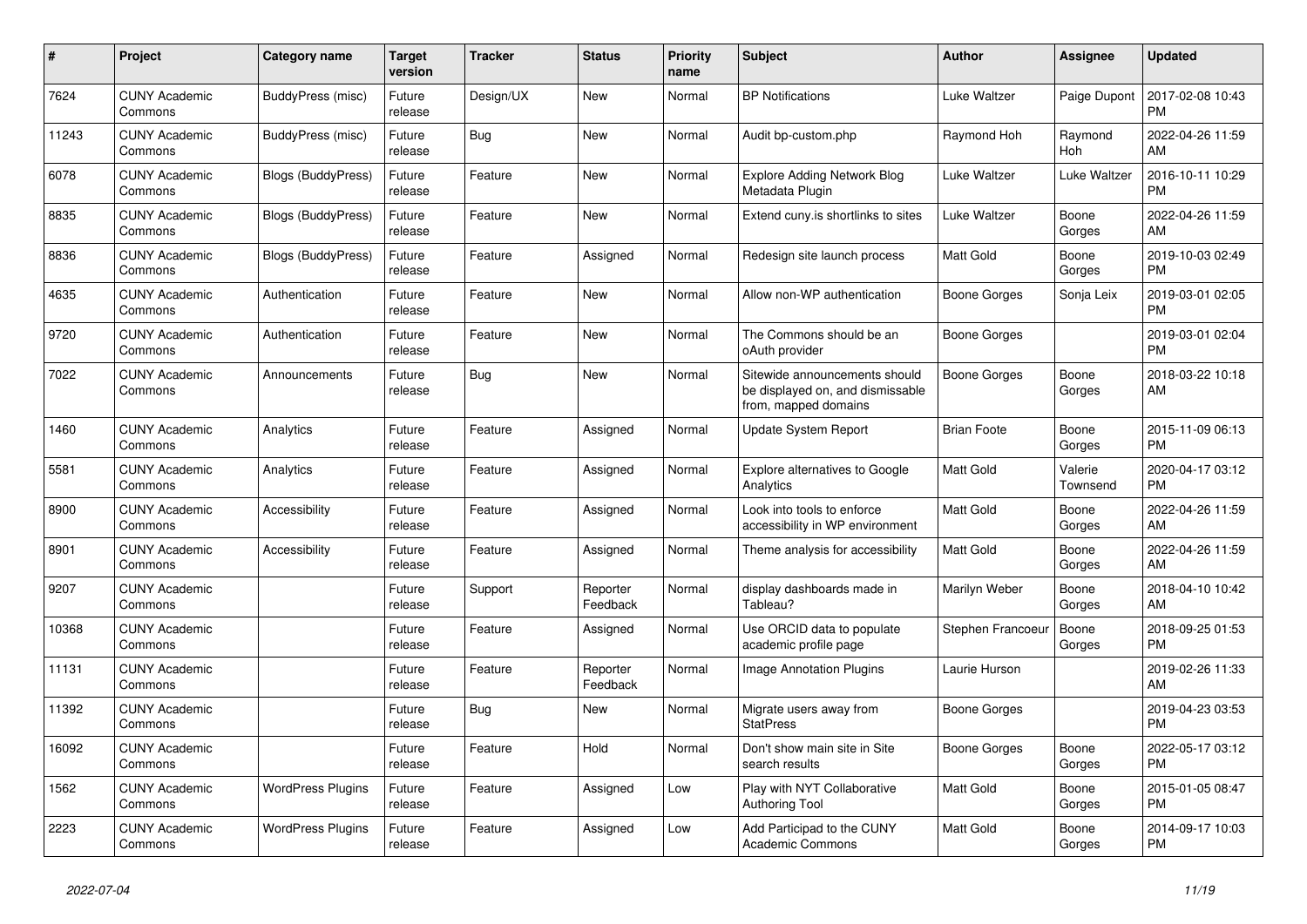| #    | Project                         | <b>Category name</b>     | <b>Target</b><br>version | <b>Tracker</b> | <b>Status</b>        | Priority<br>name | <b>Subject</b>                                                                                                                                        | Author                  | <b>Assignee</b>     | <b>Updated</b>                |
|------|---------------------------------|--------------------------|--------------------------|----------------|----------------------|------------------|-------------------------------------------------------------------------------------------------------------------------------------------------------|-------------------------|---------------------|-------------------------------|
| 6356 | <b>CUNY Academic</b><br>Commons | <b>WordPress Plugins</b> | Future<br>release        | <b>Bug</b>     | Reporter<br>Feedback | Low              | Should Subscribe2 be<br>deprecated?                                                                                                                   | Luke Waltzer            |                     | 2017-03-20 12:20<br>PM.       |
| 8498 | <b>CUNY Academic</b><br>Commons | <b>WordPress Plugins</b> | Future<br>release        | Feature        | New                  | Low              | <b>Gravity Forms Email Users</b>                                                                                                                      | Raffi<br>Khatchadourian | <b>Matt Gold</b>    | 2017-10-13 12:58<br><b>PM</b> |
| 8675 | <b>CUNY Academic</b><br>Commons | User Onboarding          | Future<br>release        | Bug            | Reporter<br>Feedback | Low              | Add new User search screen calls<br>for the input of email address but<br>doesn't work with one                                                       | Paul Hebert             | Boone<br>Gorges     | 2017-10-11 11:17<br>AM        |
| 5050 | <b>CUNY Academic</b><br>Commons | Social Paper             | Future<br>release        | Feature        | <b>New</b>           | Low              | Making comments visible in SP<br>editing mode (SP suggestion #1)                                                                                      | Marilyn Weber           | Samantha<br>Raddatz | 2019-09-17 11:10<br><b>PM</b> |
| 5052 | <b>CUNY Academic</b><br>Commons | Social Paper             | Future<br>release        | Feature        | <b>New</b>           | Low              | Sentence by sentence or line by<br>line comments (SP suggestion #3)                                                                                   | Marilyn Weber           | Boone<br>Gorges     | 2016-02-11 10:24<br><b>PM</b> |
| 5053 | <b>CUNY Academic</b><br>Commons | Social Paper             | Future<br>release        | Feature        | New                  | Low              | Scrollable menu to add readers<br>(SP suggestion #4)                                                                                                  | Marilyn Weber           | Samantha<br>Raddatz | 2016-04-21 05:21<br><b>PM</b> |
| 5058 | <b>CUNY Academic</b><br>Commons | Social Paper             | Future<br>release        | Feature        | New                  | Low              | Can there be a clearer signal that<br>even when comments have<br>already been made you add<br>comments by clicking on the side?<br>(SP suggestion #5) | Marilyn Weber           | Samantha<br>Raddatz | 2016-02-11 10:24<br><b>PM</b> |
| 940  | <b>CUNY Academic</b><br>Commons | Redmine                  | Future<br>release        | Feature        | Assigned             | Low              | Communication with users after<br>releases                                                                                                            | Matt Gold               | Dominic<br>Giglio   | 2012-09-09 04:36<br><b>PM</b> |
| 2013 | <b>CUNY Academic</b><br>Commons | <b>Public Portfolio</b>  | Future<br>release        | Feature        | Assigned             | Low              | Have Profile Privacy Options show<br>up only for filled-in fields                                                                                     | Matt Gold               | Boone<br>Gorges     | 2015-11-09 06:09<br><b>PM</b> |
| 3048 | <b>CUNY Academic</b><br>Commons | <b>Public Portfolio</b>  | Future<br>release        | Feature        | New                  | Low              | Images for rich text profile fields                                                                                                                   | Boone Gorges            | Boone<br>Gorges     | 2014-02-19 12:56<br><b>PM</b> |
| 4535 | <b>CUNY Academic</b><br>Commons | My Commons               | Future<br>release        | Bug            | New                  | Low              | My Commons filter issue                                                                                                                               | scott voth              | Raymond<br>Hoh      | 2015-09-01 11:17<br>AM        |
| 1983 | <b>CUNY Academic</b><br>Commons | Home Page                | Future<br>release        | Feature        | Assigned             | Low              | Media Library integration with<br>Featured Content plugin                                                                                             | <b>Boone Gorges</b>     | Dominic<br>Giglio   | 2014-03-17 10:34<br>AM.       |
| 1456 | <b>CUNY Academic</b><br>Commons | Group Invitations        | Future<br>release        | Feature        | Reporter<br>Feedback | Low              | Invite to Group Button from Profile<br>Field                                                                                                          | <b>Matt Gold</b>        | Samantha<br>Raddatz | 2015-11-09 05:59<br><b>PM</b> |
| 2610 | <b>CUNY Academic</b><br>Commons | Group Invitations        | Future<br>release        | Feature        | Assigned             | Low              | Request: Custom invitation<br>message to group invites                                                                                                | local admin             | Boone<br>Gorges     | 2015-11-09 06:13<br><b>PM</b> |
| 6392 | <b>CUNY Academic</b><br>Commons | Group Forums             | Future<br>release        | Design/UX      | Assigned             | Low              | Composition/Preview Panes in<br>Forum Posts                                                                                                           | Luke Waltzer            | Paige Dupont        | 2016-10-21 04:26<br><b>PM</b> |
| 1192 | <b>CUNY Academic</b><br>Commons | <b>Group Files</b>       | Future<br>release        | Feature        | Assigned             | Low              | When posting group files, allow<br>users to add a category without<br>saving                                                                          | Matt Gold               | Raymond<br>Hoh      | 2015-11-09 05:53<br><b>PM</b> |
| 3080 | <b>CUNY Academic</b><br>Commons | <b>Group Files</b>       | Future<br>release        | Feature        | Assigned             | Low              | Create a system to keep track of<br>file changes                                                                                                      | Matt Gold               | Boone<br>Gorges     | 2014-02-26 10:04<br>PM.       |
| 3354 | <b>CUNY Academic</b><br>Commons | <b>Group Files</b>       | Future<br>release        | Feature        | Assigned             | Low              | Allow Group Download of Multiple<br><b>Selected Files</b>                                                                                             | Matt Gold               | Chris Stein         | 2014-08-01 08:50<br>AM        |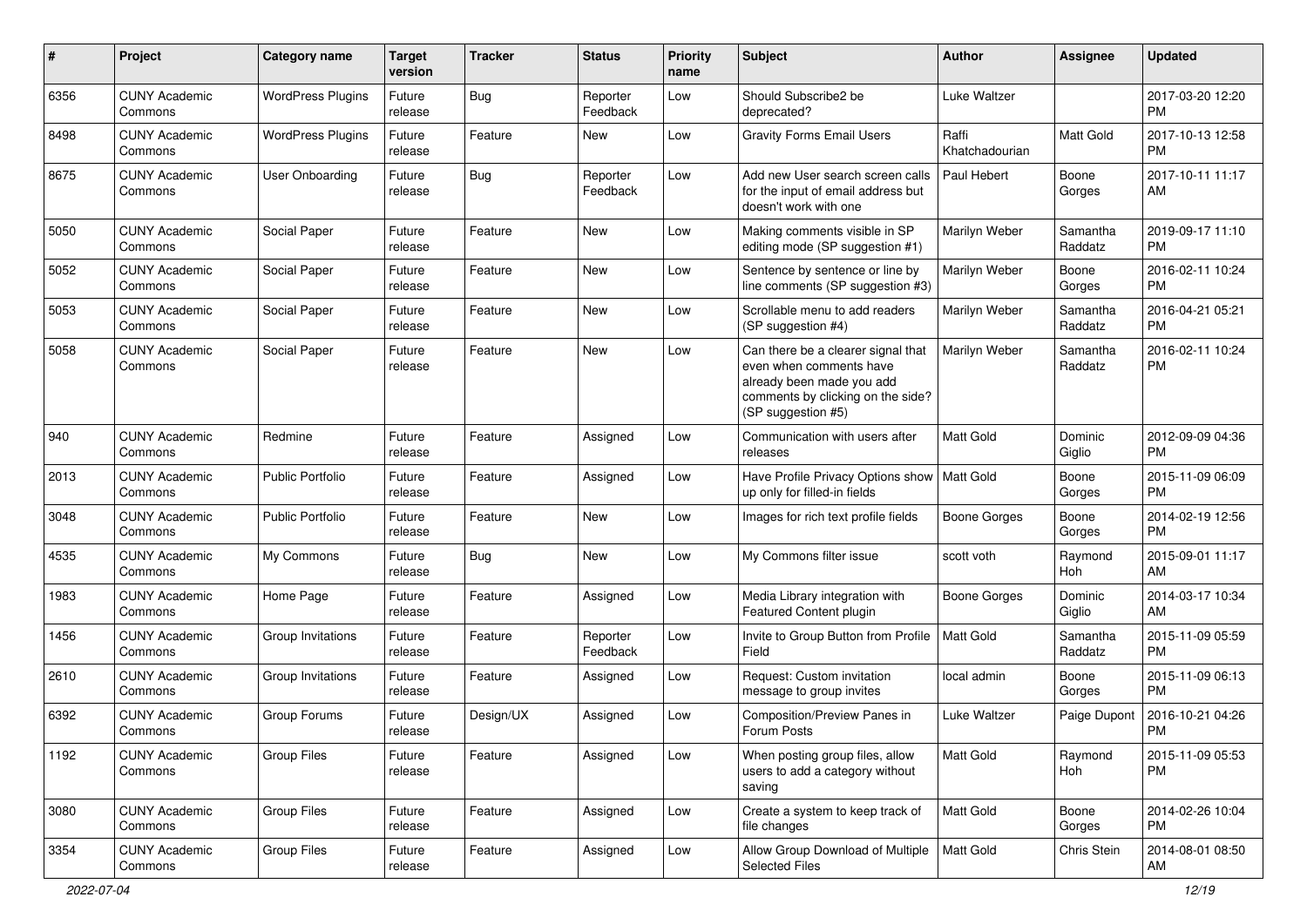| #     | Project                         | <b>Category name</b>           | <b>Target</b><br>version | <b>Tracker</b> | <b>Status</b>        | <b>Priority</b><br>name | <b>Subject</b>                                                                | Author              | Assignee            | <b>Updated</b>                |
|-------|---------------------------------|--------------------------------|--------------------------|----------------|----------------------|-------------------------|-------------------------------------------------------------------------------|---------------------|---------------------|-------------------------------|
| 5016  | <b>CUNY Academic</b><br>Commons | Events                         | Future<br>release        | Feature        | Assigned             | Low                     | Allow comments to be posted on<br>events                                      | <b>Matt Gold</b>    | Raymond<br>Hoh      | 2019-03-01 02:23<br><b>PM</b> |
| 6749  | <b>CUNY Academic</b><br>Commons | Events                         | Future<br>release        | Bug            | New                  | Low                     | BPEO iCal request can trigger<br>very large number of DB queries              | Boone Gorges        | Raymond<br>Hoh      | 2016-11-15 10:09<br><b>PM</b> |
| 333   | <b>CUNY Academic</b><br>Commons | <b>Email Notifications</b>     | Future<br>release        | Feature        | Assigned             | Low                     | Delay Forum Notification Email<br>Delivery Until After Editing Period<br>Ends | <b>Matt Gold</b>    | Raymond<br>Hoh      | 2015-11-09 06:01<br><b>PM</b> |
| 11971 | <b>CUNY Academic</b><br>Commons | <b>Email Notifications</b>     | Future<br>release        | Bug            | Reporter<br>Feedback | Low                     | Pictures obscured in emailed post<br>notifications                            | Marilyn Weber       | Raymond<br>Hoh      | 2019-11-21 01:14<br><b>PM</b> |
| 1165  | <b>CUNY Academic</b><br>Commons | <b>Email Invitations</b>       | Future<br>release        | Feature        | Assigned             | Low                     | Allow saved lists of invitees under<br>Send Invites                           | Boone Gorges        | Boone<br>Gorges     | 2015-11-09 06:03<br><b>PM</b> |
| 1166  | <b>CUNY Academic</b><br>Commons | <b>Email Invitations</b>       | Future<br>release        | Feature        | New                  | Low                     | Better organizational tools for Sent<br>Invites                               | Boone Gorges        | Boone<br>Gorges     | 2015-11-09 06:02<br><b>PM</b> |
| 1167  | <b>CUNY Academic</b><br>Commons | <b>Email Invitations</b>       | Future<br>release        | Feature        | New                  | Low                     | Allow email invitations to be resent                                          | Boone Gorges        | Boone<br>Gorges     | 2015-11-12 12:53<br>AM        |
| 519   | <b>CUNY Academic</b><br>Commons | <b>BuddyPress Docs</b>         | Future<br>release        | Feature        | Assigned             | Low                     | TOC for individual docs - for new<br>BP "wiki-like" plugin                    | scott voth          | Boone<br>Gorges     | 2015-11-09 05:54<br><b>PM</b> |
| 1417  | <b>CUNY Academic</b><br>Commons | <b>BuddyPress Docs</b>         | Future<br>release        | Feature        | Assigned             | Low                     | Bulk actions for BuddyPress Docs                                              | <b>Boone Gorges</b> | Boone<br>Gorges     | 2016-10-17 10:41<br><b>PM</b> |
| 6389  | <b>CUNY Academic</b><br>Commons | <b>BuddyPress Docs</b>         | Future<br>release        | Feature        | New                  | Low                     | Make Discussion Area Visible<br>When Editing a Doc                            | Luke Waltzer        | Boone<br>Gorges     | 2016-10-21 04:16<br><b>PM</b> |
| 58    | <b>CUNY Academic</b><br>Commons | BuddyPress (misc)              | Future<br>release        | Feature        | Assigned             | Low                     | Make member search sortable by<br>last name                                   | Roberta Brody       | Boone<br>Gorges     | 2010-08-26 02:38<br><b>PM</b> |
| 310   | <b>CUNY Academic</b><br>Commons | <b>BuddyPress</b> (misc)       | Future<br>release        | Feature        | Assigned             | Low                     | <b>Friend Request Email</b>                                                   | Matt Gold           | Samantha<br>Raddatz | 2015-11-09 05:08<br><b>PM</b> |
| 1423  | <b>CUNY Academic</b><br>Commons | BuddyPress (misc)              | Future<br>release        | Feature        | Assigned             | Low                     | Show an avatar for pingback<br>comment activity items                         | Boone Gorges        | Tahir Butt          | 2016-10-24 12:03<br><b>PM</b> |
| 2325  | <b>CUNY Academic</b><br>Commons | BuddyPress (misc)              | Future<br>release        | Feature        | Assigned             | Low                     | Profile should have separate fields<br>for first/last names                   | local admin         | Boone<br>Gorges     | 2015-11-09 06:09<br><b>PM</b> |
| 3230  | <b>CUNY Academic</b><br>Commons | Internal Tools and<br>Workflow | Not tracked              | Feature        | Assigned             | High                    | Scripts for quicker<br>provisioning/updating of<br>development environments   | <b>Boone Gorges</b> | Boone<br>Gorges     | 2016-01-26 04:54<br><b>PM</b> |
| 6644  | <b>CUNY Academic</b><br>Commons |                                | Not tracked              | <b>Bug</b>     | Reporter<br>Feedback | High                    | White Screen at Login Pge                                                     | Luke Waltzer        | Raymond<br>Hoh      | 2016-11-21 10:34<br>PM        |
| 10678 | <b>CUNY Academic</b><br>Commons |                                | Not tracked              | <b>Bug</b>     | Reporter<br>Feedback | High                    | Newsletter Plugin Not Sending<br>Out Newsletters                              | Mark Webb           | Boone<br>Gorges     | 2019-09-16 09:38<br><b>PM</b> |
| 4986  | <b>CUNY Academic</b><br>Commons | ZenDesk                        | Not tracked              | Support        | Assigned             | Normal                  | Prepare documentation for<br>Zendesk re web widget                            | Matt Gold           | Samantha<br>Raddatz | 2016-02-25 03:09<br><b>PM</b> |
| 10769 | <b>CUNY Academic</b><br>Commons | <b>WordPress Themes</b>        | Not tracked              | Bug            | Reporter<br>Feedback | Normal                  | 2011 Theme Sidebar                                                            | Mark Webb           |                     | 2018-12-04 04:09<br><b>PM</b> |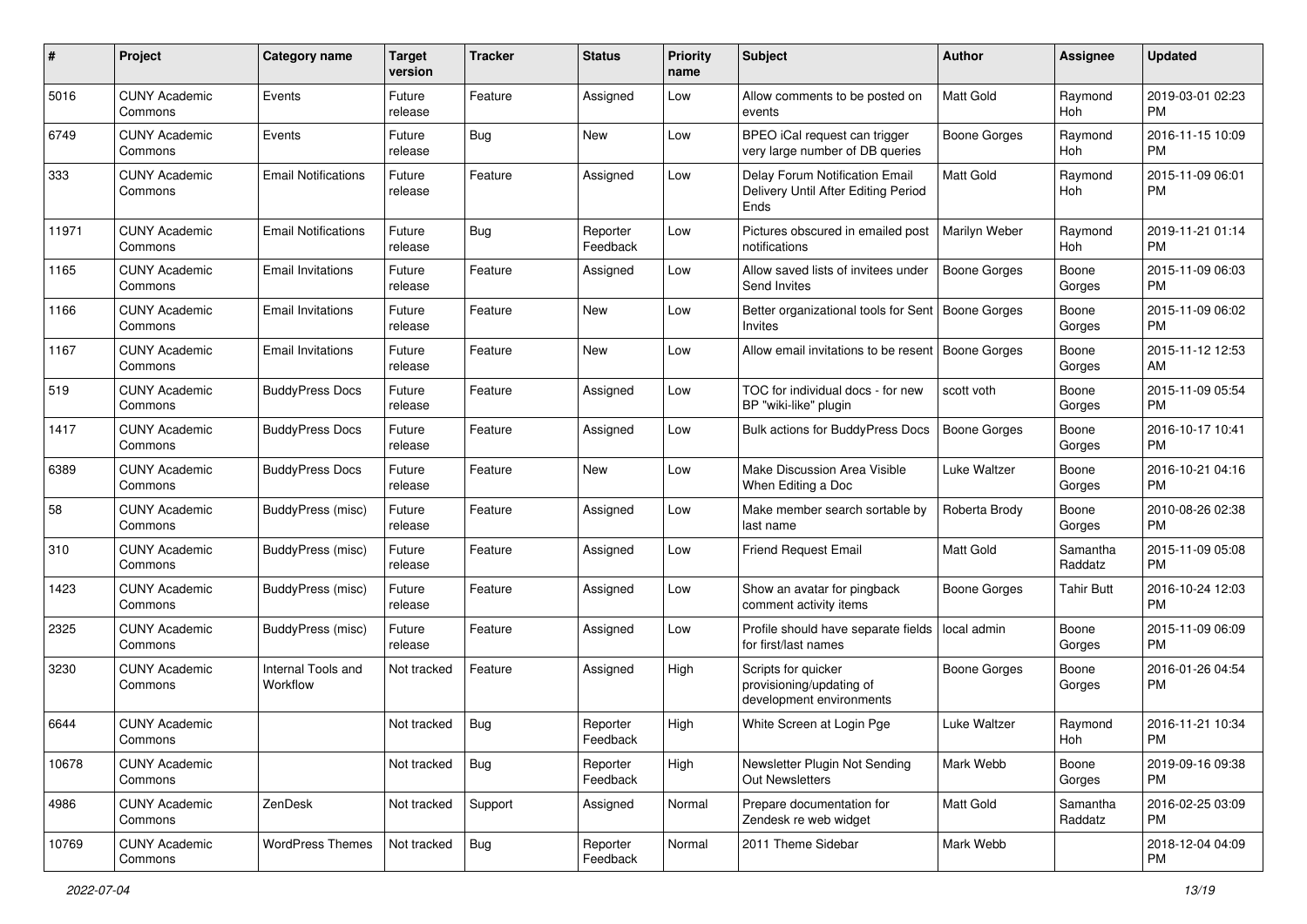| #     | Project                         | <b>Category name</b>     | <b>Target</b><br>version | <b>Tracker</b> | <b>Status</b>        | Priority<br>name | <b>Subject</b>                                                                                | <b>Author</b>    | <b>Assignee</b> | <b>Updated</b>                |
|-------|---------------------------------|--------------------------|--------------------------|----------------|----------------------|------------------|-----------------------------------------------------------------------------------------------|------------------|-----------------|-------------------------------|
| 12360 | <b>CUNY Academic</b><br>Commons | <b>WordPress Themes</b>  | Not tracked              | Bug            | Reporter<br>Feedback | Normal           | site just says "DANTE We are<br>currently in maintenance mode,<br>please check back shortly." | Marilyn Weber    |                 | 2020-02-04 12:13<br>PM        |
| 14911 | <b>CUNY Academic</b><br>Commons | <b>WordPress Themes</b>  | Not tracked              | Support        | New                  | Normal           | Twentytwentyone theme                                                                         | Marilyn Weber    |                 | 2021-10-28 10:37<br>AM        |
| 9515  | <b>CUNY Academic</b><br>Commons | <b>WordPress Plugins</b> | Not tracked              | <b>Bug</b>     | Reporter<br>Feedback | Normal           | Text to Speech plugin - "More<br>Slowly" checkbox not working                                 | scott voth       | Boone<br>Gorges | 2018-06-13 02:26<br><b>PM</b> |
| 11120 | <b>CUNY Academic</b><br>Commons | <b>WordPress Plugins</b> | Not tracked              | <b>Bug</b>     | Reporter<br>Feedback | Normal           | Events Manager Events Not<br>Showing Up                                                       | Mark Webb        |                 | 2019-02-27 04:10<br><b>PM</b> |
| 11415 | <b>CUNY Academic</b><br>Commons | <b>WordPress Plugins</b> | Not tracked              | Bug            | Reporter<br>Feedback | Normal           | Blog Subscriptions in Jetpack                                                                 | Laurie Hurson    |                 | 2019-05-14 10:34<br>AM        |
| 11545 | <b>CUNY Academic</b><br>Commons | <b>WordPress Plugins</b> | Not tracked              | Support        | New                  | Normal           | Twitter searches in WordPress                                                                 | Gina Cherry      | Matt Gold       | 2019-09-23 01:03<br><b>PM</b> |
| 12741 | <b>CUNY Academic</b><br>Commons | <b>WordPress Plugins</b> | Not tracked              | Support        | Reporter<br>Feedback | Normal           | Tableau Public Viz Block                                                                      | Marilyn Weber    | Raymond<br>Hoh  | 2020-05-12 11:00<br>AM        |
| 636   | <b>CUNY Academic</b><br>Commons | WordPress (misc)         | Not tracked              | Support        | Assigned             | Normal           | Create Lynda.com-like Table of<br>Contents for Prospective Tutorial<br>Screencasts            | Matt Gold        | scott voth      | 2016-02-23 03:12<br><b>PM</b> |
| 2175  | <b>CUNY Academic</b><br>Commons | WordPress (misc)         | Not tracked              | Support        | Assigned             | Normal           | Subscibe 2 vs. Jetpack<br>subscription options                                                | local admin      | Matt Gold       | 2016-01-26 04:58<br><b>PM</b> |
| 3657  | <b>CUNY Academic</b><br>Commons | WordPress (misc)         | Not tracked              | Feature        | New                  | Normal           | Create alert for GC email<br>addresses                                                        | <b>Matt Gold</b> | Matt Gold       | 2016-04-14 11:29<br><b>PM</b> |
| 9346  | <b>CUNY Academic</b><br>Commons | WordPress (misc)         | Not tracked              | <b>Bug</b>     | New                  | Normal           | Clone cetls.bmcc.cuny.edu for<br>development                                                  | Owen Roberts     | Raymond<br>Hoh  | 2018-03-06 05:35<br><b>PM</b> |
| 10040 | <b>CUNY Academic</b><br>Commons | WordPress (misc)         | Not tracked              | <b>Bug</b>     | Reporter<br>Feedback | Normal           | User doesn't see full list of themes                                                          | <b>Matt Gold</b> | Boone<br>Gorges | 2018-07-25 10:12<br>AM        |
| 11624 | <b>CUNY Academic</b><br>Commons | WordPress (misc)         | Not tracked              | Support        | New                  | Normal           | Change pages into posts or swap<br>database for a Commons site?                               | Stephen Klein    | Raymond<br>Hoh  | 2019-07-09 11:04<br>AM        |
| 14074 | <b>CUNY Academic</b><br>Commons | WordPress (misc)         | Not tracked              | Support        | Reporter<br>Feedback | Normal           | page password protection problem                                                              | Marilyn Weber    |                 | 2021-03-02 11:03<br>AM        |
| 14983 | <b>CUNY Academic</b><br>Commons | WordPress (misc)         | Not tracked              | Support        | Reporter<br>Feedback | Normal           | "Read More" tag not working                                                                   | Rebecca Krisel   | Raymond<br>Hoh  | 2021-11-23 01:17<br><b>PM</b> |
| 11386 | <b>CUNY Academic</b><br>Commons | WordPress - Media        | Not tracked              | Support        | Reporter<br>Feedback | Normal           | disappearing images                                                                           | scott voth       | Boone<br>Gorges | 2019-05-14 10:32<br>AM        |
| 11449 | <b>CUNY Academic</b><br>Commons | WordPress - Media        | Not tracked              | Support        | Reporter<br>Feedback | Normal           | Cloning Media Library for JITP<br>from Staging to Production Site                             | Patrick DeDauw   | Boone<br>Gorges | 2019-05-13 12:00<br>PM.       |
| 14483 | <b>CUNY Academic</b><br>Commons | WordPress - Media        | Not tracked              | Bug            | Reporter<br>Feedback | Normal           | Wordpress PDF Embed Stopped<br>Working after JITP Media Clone                                 | Patrick DeDauw   | Boone<br>Gorges | 2021-05-20 01:51<br><b>PM</b> |
| 9941  | <b>CUNY Academic</b><br>Commons | Wiki                     | Not tracked              | Support        | Assigned             | Normal           | Wiki functionality                                                                            | Matt Gold        | Boone<br>Gorges | 2018-06-26 10:57<br>AM        |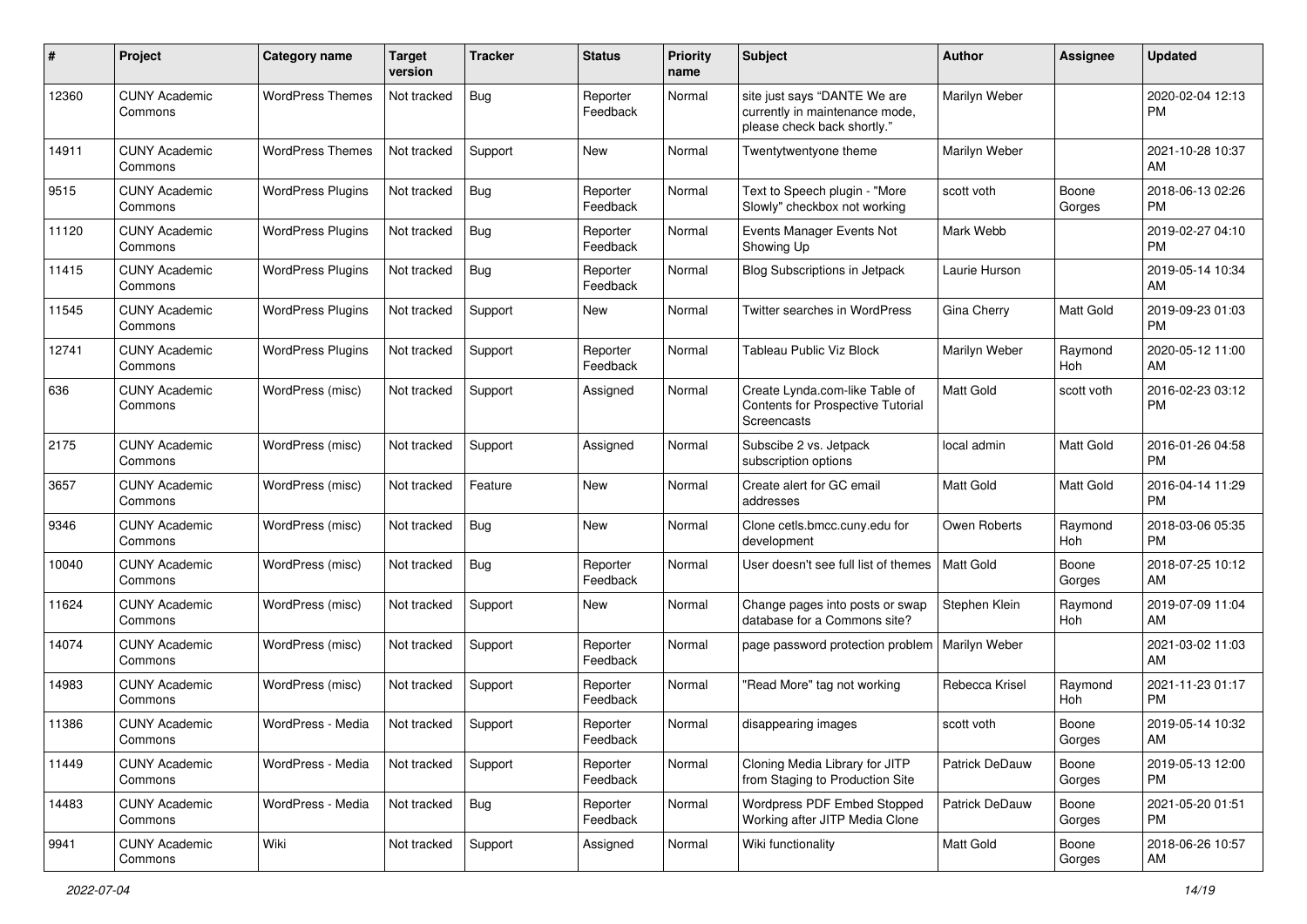| $\pmb{\#}$ | Project                         | <b>Category name</b>   | Target<br>version | <b>Tracker</b> | <b>Status</b>        | <b>Priority</b><br>name | <b>Subject</b>                                              | Author                  | <b>Assignee</b>     | <b>Updated</b>                |
|------------|---------------------------------|------------------------|-------------------|----------------|----------------------|-------------------------|-------------------------------------------------------------|-------------------------|---------------------|-------------------------------|
| 6298       | <b>CUNY Academic</b><br>Commons | <b>User Experience</b> | Not tracked       | Design/UX      | Assigned             | Normal                  | Examine data from survey                                    | <b>Matt Gold</b>        | Margaret<br>Galvan  | 2016-10-14 12:16<br><b>PM</b> |
| 8666       | <b>CUNY Academic</b><br>Commons | Teaching               | Not tracked       | Documentation  | Assigned             | Normal                  | Create Teaching on the Commons   Matt Gold<br>Resource Page |                         | Laurie Hurson       | 2019-09-23 03:16<br><b>PM</b> |
| 8898       | <b>CUNY Academic</b><br>Commons | Social Paper           | Not tracked       | Feature        | Assigned             | Normal                  | Usage data on docs and social<br>paper                      | <b>Matt Gold</b>        | <b>Matt Gold</b>    | 2017-11-16 11:32<br>AM        |
| 13975      | <b>CUNY Academic</b><br>Commons | Social Paper           | Not tracked       | Support        | Reporter<br>Feedback | Normal                  | can't approve comments on Social<br>Paper paper             | Marilyn Weber           |                     | 2021-02-12 09:33<br>AM        |
| 9729       | <b>CUNY Academic</b><br>Commons | <b>SEO</b>             | Not tracked       | Support        | <b>New</b>           | Normal                  | 503 Errors showing on<br>newlaborforum.cuny.edu             | Diane Krauthamer        | Raymond<br>Hoh      | 2018-05-22 04:48<br><b>PM</b> |
| 3369       | <b>CUNY Academic</b><br>Commons | Reply By Email         | Not tracked       | Outreach       | Hold                 | Normal                  | Release reply by email to WP<br>plugin directory            | <b>Matt Gold</b>        | Raymond<br>Hoh      | 2016-03-01 12:46<br><b>PM</b> |
| 6671       | <b>CUNY Academic</b><br>Commons | Reply By Email         | Not tracked       | <b>Bug</b>     | Assigned             | Normal                  | "Post too often" RBE error<br>message                       | Matt Gold               | Raymond<br>Hoh      | 2016-11-11 09:55<br>AM        |
| 8976       | <b>CUNY Academic</b><br>Commons | Reply By Email         | Not tracked       | Feature        | Assigned             | Normal                  | Package RBE new topics posting?   Matt Gold                 |                         | Raymond<br>Hoh      | 2017-12-04 02:34<br><b>PM</b> |
| 8991       | <b>CUNY Academic</b><br>Commons | Reply By Email         | Not tracked       | <b>Bug</b>     | Hold                 | Normal                  | RBE duplicate email message<br>issue                        | Matt Gold               | Raymond<br>Hoh      | 2018-02-18 08:53<br><b>PM</b> |
| 13430      | <b>CUNY Academic</b><br>Commons | Reply By Email         | Not tracked       | Bug            | <b>New</b>           | Normal                  | Delay in RBE                                                | Luke Waltzer            | Raymond<br>Hoh      | 2020-10-13 11:16<br>AM        |
| 10273      | <b>CUNY Academic</b><br>Commons | Registration           | Not tracked       | Support        | Reporter<br>Feedback | Normal                  | users combining CF and campus<br>address                    | Marilyn Weber           |                     | 2019-09-18 10:58<br>AM        |
| 6115       | <b>CUNY Academic</b><br>Commons | Publicity              | Not tracked       | Feature        | Assigned             | Normal                  | create digital signage for GC                               | Matt Gold               | scott voth          | 2016-10-11 10:09<br><b>PM</b> |
| 9643       | <b>CUNY Academic</b><br>Commons | Publicity              | Not tracked       | Feature        | New                  | Normal                  | Create a page on the Commons<br>for logos etc.              | Stephen Real            | <b>Stephen Real</b> | 2018-04-24 10:53<br>AM.       |
| 12247      | <b>CUNY Academic</b><br>Commons | Publicity              | Not tracked       | Support        | New                  | Normal                  | <b>Screenshot of First Commons</b><br>Homepage              | scott voth              | scott voth          | 2020-01-14 12:08<br><b>PM</b> |
| 10794      | <b>CUNY Academic</b><br>Commons | Performance            | Not tracked       | Bug            | New                  | Normal                  | Memcached connection<br>occasionally breaks                 | Boone Gorges            | Boone<br>Gorges     | 2018-12-06 03:30<br><b>PM</b> |
| 15242      | <b>CUNY Academic</b><br>Commons | Performance            | Not tracked       | Bug            | Reporter<br>Feedback | Normal                  | Slugist site                                                | Raffi<br>Khatchadourian | Boone<br>Gorges     | 2022-02-07 11:14<br>AM        |
| 8440       | <b>CUNY Academic</b><br>Commons | Onboarding             | Not tracked       | <b>Bug</b>     | New                  | Normal                  | Create Test Email Accounts for<br><b>Onboarding Project</b> | Stephen Real            | Stephen Real        | 2017-08-01 09:49<br><b>PM</b> |
| 3565       | <b>CUNY Academic</b><br>Commons | My Commons             | Not tracked       | Documentation  | New                  | Normal                  | Load Newest inconsistencies                                 | Chris Stein             | scott voth          | 2015-11-09 01:16<br><b>PM</b> |
| 12382      | <b>CUNY Academic</b><br>Commons | Membership             | Not tracked       | Support        | <b>New</b>           | Normal                  | Email request change                                        | Marilyn Weber           | Marilyn<br>Weber    | 2020-02-06 12:56<br>PM        |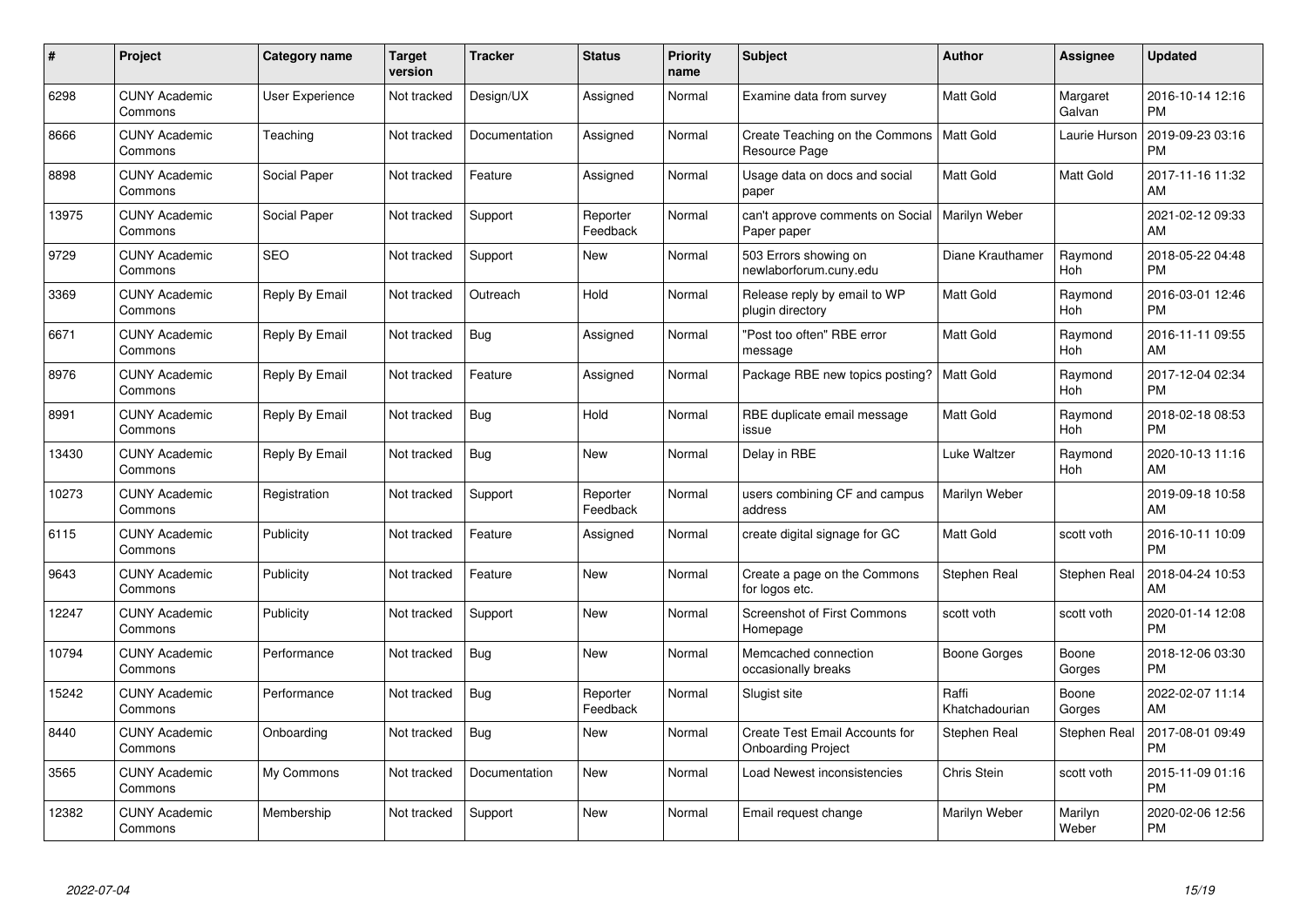| $\#$  | Project                         | <b>Category name</b>       | Target<br>version | <b>Tracker</b> | <b>Status</b>        | Priority<br>name | <b>Subject</b>                                                      | <b>Author</b>           | <b>Assignee</b>     | <b>Updated</b>                |
|-------|---------------------------------|----------------------------|-------------------|----------------|----------------------|------------------|---------------------------------------------------------------------|-------------------------|---------------------|-------------------------------|
| 6995  | <b>CUNY Academic</b><br>Commons | Home Page                  | Not tracked       | <b>Bug</b>     | Assigned             | Normal           | member filter on homepage not<br>working                            | <b>Matt Gold</b>        | Raymond<br>Hoh      | 2016-12-11 09:46<br><b>PM</b> |
| 11883 | <b>CUNY Academic</b><br>Commons | Help/Codex                 | Not tracked       | Support        | <b>New</b>           | Normal           | Need Embedding Help Page<br>Update (Tableau)                        | Anthony Wheeler         | scott voth          | 2019-09-24 08:49<br>AM        |
| 12392 | <b>CUNY Academic</b><br>Commons | Help/Codex                 | Not tracked       | Documentation  | <b>New</b>           | Normal           | <b>Updates to Common Commons</b><br>Questions on Help Page          | scott voth              | Margaret<br>Galvan  | 2020-02-11 10:53<br>AM        |
| 9015  | <b>CUNY Academic</b><br>Commons | Groups (misc)              | Not tracked       | Outreach       | Assigned             | Normal           | Email group admins the email<br>addresses of their groups           | <b>Matt Gold</b>        | Matt Gold           | 2018-01-02 09:54<br>AM        |
| 7928  | <b>CUNY Academic</b><br>Commons | Group Forums               | Not tracked       | Bug            | <b>New</b>           | Normal           | Duplicate Forum post                                                | Luke Waltzer            | Raymond<br>Hoh      | 2017-04-11 09:27<br><b>PM</b> |
| 13328 | <b>CUNY Academic</b><br>Commons | Group Forums               | Not tracked       | Bug            | Reporter<br>Feedback | Normal           | cross-posting in two related<br>groups                              | Marilyn Weber           | Raymond<br>Hoh      | 2020-09-15 10:39<br><b>PM</b> |
| 5317  | <b>CUNY Academic</b><br>Commons | Group Blogs                | Not tracked       | Bug            | Reporter<br>Feedback | Normal           | Notifications of New Post Didn't<br>Come                            | Luke Waltzer            | Samantha<br>Raddatz | 2016-03-21 10:41<br><b>PM</b> |
| 11077 | <b>CUNY Academic</b><br>Commons | Events                     | Not tracked       | Feature        | Reporter<br>Feedback | Normal           | Show event category description<br>in event list view               | Raffi<br>Khatchadourian |                     | 2019-02-12 10:38<br><b>PM</b> |
| 9979  | <b>CUNY Academic</b><br>Commons | <b>Email Notifications</b> | Not tracked       | Bug            | Reporter<br>Feedback | Normal           | Reports of slow email activation<br>emails                          | <b>Matt Gold</b>        | Boone<br>Gorges     | 2018-08-29 09:40<br><b>PM</b> |
| 10982 | <b>CUNY Academic</b><br>Commons | Domain Mapping             | Not tracked       | Support        | Reporter<br>Feedback | Normal           | <b>CNAME</b> question                                               | scott voth              |                     | 2019-01-22 04:29<br><b>PM</b> |
| 11493 | <b>CUNY Academic</b><br>Commons | Domain Mapping             | Not tracked       | Support        | Reporter<br>Feedback | Normal           | Domain Mapping Request - Talia<br>Schaffer                          | scott voth              | Matt Gold           | 2019-08-06 08:39<br>AM        |
| 3524  | <b>CUNY Academic</b><br>Commons | Documentation              | Not tracked       | Documentation  | Assigned             | Normal           | Post describing all you can do<br>when starting up a new blog/group | Matt Gold               | scott voth          | 2014-10-04 12:56<br><b>PM</b> |
| 8902  | <b>CUNY Academic</b><br>Commons | Design                     | Not tracked       | Feature        | Assigned             | Normal           | Report back on research on<br><b>BuddyPress themes</b>              | Matt Gold               | Michael Smith       | 2017-11-10 12:31<br><b>PM</b> |
| 9420  | <b>CUNY Academic</b><br>Commons | cuny.is                    | Not tracked       | Feature        | New                  | Normal           | Request for http://cuny.is/streams                                  | Raffi<br>Khatchadourian | Marilyn<br>Weber    | 2018-04-02 10:08<br>AM        |
| 11556 | <b>CUNY Academic</b><br>Commons | Courses                    | Not tracked       | <b>Bug</b>     | Reporter<br>Feedback | Normal           | Instructor name given in course<br>listing                          | Tom Harbison            |                     | 2019-06-25 04:12<br><b>PM</b> |
| 12438 | <b>CUNY Academic</b><br>Commons | Courses                    | Not tracked       | Bug            | New                  | Normal           | Site appearing twice                                                | Laurie Hurson           | Boone<br>Gorges     | 2020-02-18 01:34<br><b>PM</b> |
| 4027  | <b>CUNY Academic</b><br>Commons | Commons In A Box           | Not tracked       | Design/UX      | Assigned             | Normal           | Usability review of CBOX update<br>procedures                       | <b>Matt Gold</b>        | Samantha<br>Raddatz | 2015-05-11 06:36<br><b>PM</b> |
| 9060  | <b>CUNY Academic</b><br>Commons | Commons In A Box           | Not tracked       | Bug            | Hold                 | Normal           | Problems with CBox image library<br>/ upload                        | Lisa Rhody              | Raymond<br>Hoh      | 2018-01-10 03:26<br><b>PM</b> |
| 14994 | CUNY Academic<br>Commons        | cdev.gc.cuny.edu           | Not tracked       | Support        | In Progress          | Normal           | Clear Cache on CDEV                                                 | scott voth              | Raymond<br>Hoh      | 2021-12-07 03:51<br><b>PM</b> |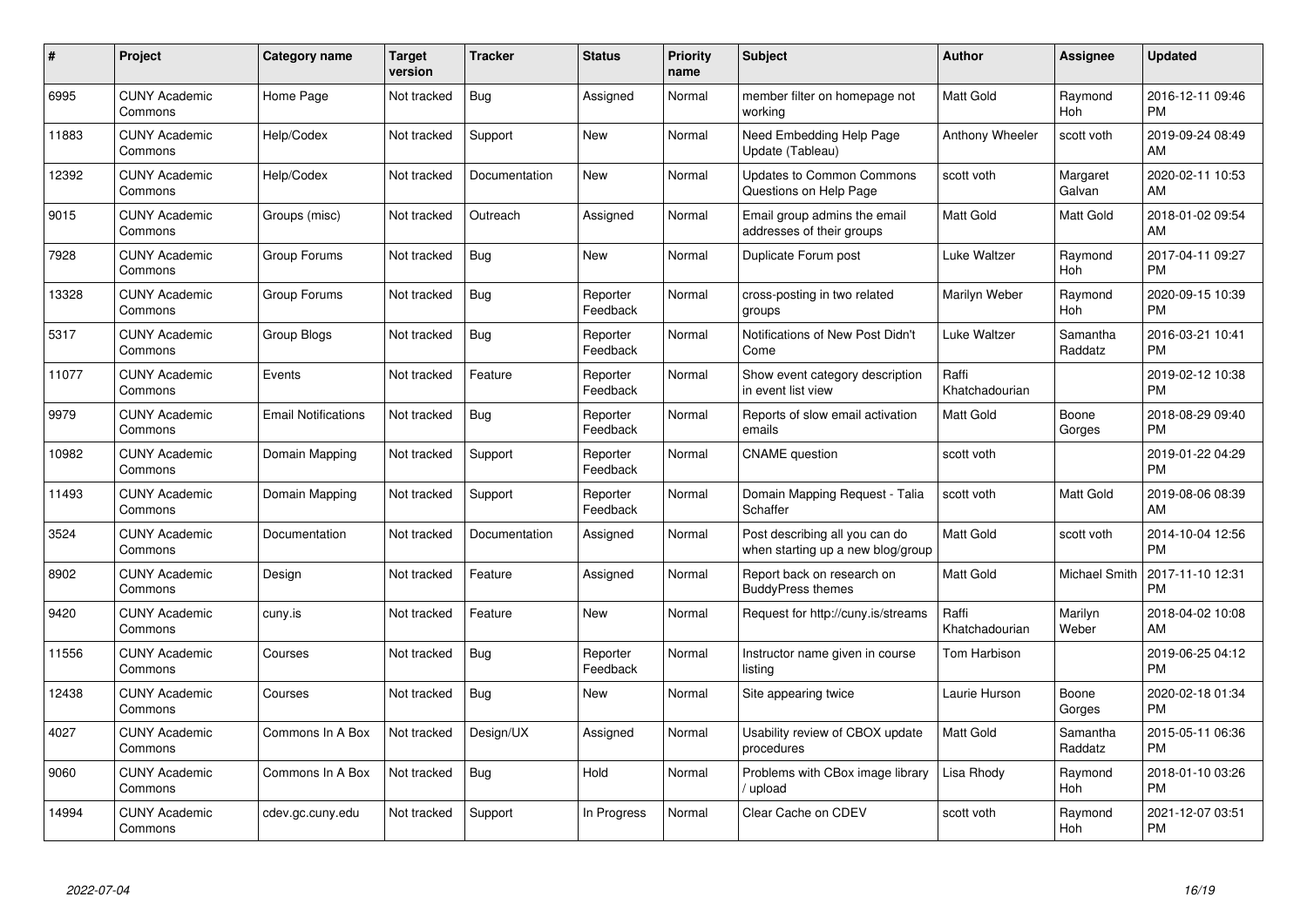| #     | Project                         | <b>Category name</b>      | <b>Target</b><br>version | <b>Tracker</b> | <b>Status</b>        | Priority<br>name | <b>Subject</b>                                                                                                                               | Author                 | <b>Assignee</b>     | <b>Updated</b>                |
|-------|---------------------------------|---------------------------|--------------------------|----------------|----------------------|------------------|----------------------------------------------------------------------------------------------------------------------------------------------|------------------------|---------------------|-------------------------------|
| 12350 | <b>CUNY Academic</b><br>Commons | <b>Blogs (BuddyPress)</b> | Not tracked              | Support        | Reporter<br>Feedback | Normal           | URL creation problem                                                                                                                         | Marilyn Weber          |                     | 2020-02-03 11:27<br>AM        |
| 4070  | <b>CUNY Academic</b><br>Commons | Analytics                 | Not tracked              | Support        | Assigned             | Normal           | Request for JITP site analytics                                                                                                              | <b>Matt Gold</b>       | Seth Persons        | 2016-02-23 03:09<br><b>PM</b> |
| 4972  | <b>CUNY Academic</b><br>Commons | Analytics                 | Not tracked              | Bug            | <b>New</b>           | Normal           | <b>Newsletter Analytics</b>                                                                                                                  | Stephen Real           | Matt Gold           | 2015-12-09 12:54<br><b>PM</b> |
| 5679  | <b>CUNY Academic</b><br>Commons | Analytics                 | Not tracked              | Feature        | <b>New</b>           | Normal           | Logged In Users for GA                                                                                                                       | Valerie Townsend       | Valerie<br>Townsend | 2016-06-11 09:49<br>AM        |
| 15210 | <b>CUNY Academic</b><br>Commons | Analytics                 | Not tracked              | Design/UX      | <b>New</b>           | Normal           | Google Analytics improvements                                                                                                                | Colin McDonald         | Boone<br>Gorges     | 2022-05-24 10:47<br>AM        |
| 2666  | <b>CUNY Academic</b><br>Commons | About page                | Not tracked              | Documentation  | Assigned             | Normal           | <b>Update About Text</b>                                                                                                                     | Chris Stein            | Luke Waltzer        | 2016-03-04 11:19<br>AM        |
| 10839 | <b>CUNY Academic</b><br>Commons | About page                | Not tracked              | Support        | <b>New</b>           | Normal           | <b>Mission Statement Needs</b><br>Revision                                                                                                   | scott voth             | Matt Gold           | 2018-12-26 10:58<br>AM        |
| 2612  | <b>CUNY Academic</b><br>Commons |                           | Not tracked              | Publicity      | Assigned             | Normal           | Pinterest site for the Commons                                                                                                               | local admin            | Sarah<br>Morgano    | 2016-03-04 11:19<br>AM        |
| 4235  | <b>CUNY Academic</b><br>Commons |                           | Not tracked              | Design/UX      | Assigned             | Normal           | Explore user experience around<br>comments on forum topics vs docs                                                                           | <b>Matt Gold</b>       | Samantha<br>Raddatz | 2015-07-21 10:23<br>AM        |
| 5298  | <b>CUNY Academic</b><br>Commons |                           | Not tracked              | Publicity      | <b>New</b>           | Normal           | Survey Pop-Up Text                                                                                                                           | Samantha Raddatz       | Samantha<br>Raddatz | 2016-03-22 12:27<br><b>PM</b> |
| 6665  | <b>CUNY Academic</b><br>Commons |                           | Not tracked              | Publicity      | <b>New</b>           | Normal           | Dead Link in 1.10 announcement<br>post                                                                                                       | Paige Dupont           | Stephen Real        | 2016-12-01 03:11<br><b>PM</b> |
| 7828  | <b>CUNY Academic</b><br>Commons |                           | Not tracked              | Feature        | Assigned             | Normal           | Theme Assessment 2017                                                                                                                        | Margaret Galvan        | Margaret<br>Galvan  | 2017-05-02 10:41<br><b>PM</b> |
| 8607  | <b>CUNY Academic</b><br>Commons |                           | Not tracked              | Support        | New                  | Normal           | Paypal?                                                                                                                                      | Marilyn Weber          | Matt Gold           | 2018-05-15 01:37<br><b>PM</b> |
| 8837  | <b>CUNY Academic</b><br>Commons |                           | Not tracked              | Feature        | Assigned             | Normal           | Create a form to request info from<br>people requesting premium<br>themes and plugins                                                        | <b>Matt Gold</b>       | Marilyn<br>Weber    | 2017-11-14 03:35<br><b>PM</b> |
| 9908  | <b>CUNY Academic</b><br>Commons |                           | Not tracked              | Feature        | New                  | Normal           | Is it possible to send email<br>updates to users (or an email<br>address not on the list) for only a<br>single page AFTER being<br>prompted? | <b>Michael Shields</b> | scott voth          | 2018-06-11 01:34<br><b>PM</b> |
| 10262 | <b>CUNY Academic</b><br>Commons |                           | Not tracked              | Bug            | Reporter<br>Feedback | Normal           | Newsletter Plugin: Broken Image<br>at Bottom of All Newsletters                                                                              | Mark Webb              | Raymond<br>Hoh      | 2018-08-30 05:17<br><b>PM</b> |
| 10657 | <b>CUNY Academic</b><br>Commons |                           | Not tracked              | Support        | Reporter<br>Feedback | Normal           | child theme problems                                                                                                                         | Marilyn Weber          |                     | 2018-11-08 01:19<br>PM        |
| 11149 | <b>CUNY Academic</b><br>Commons |                           | Not tracked              | Support        | Reporter<br>Feedback | Normal           | comments getting blocked                                                                                                                     | Marilyn Weber          | Raymond<br>Hoh      | 2019-03-26 11:40<br>AM        |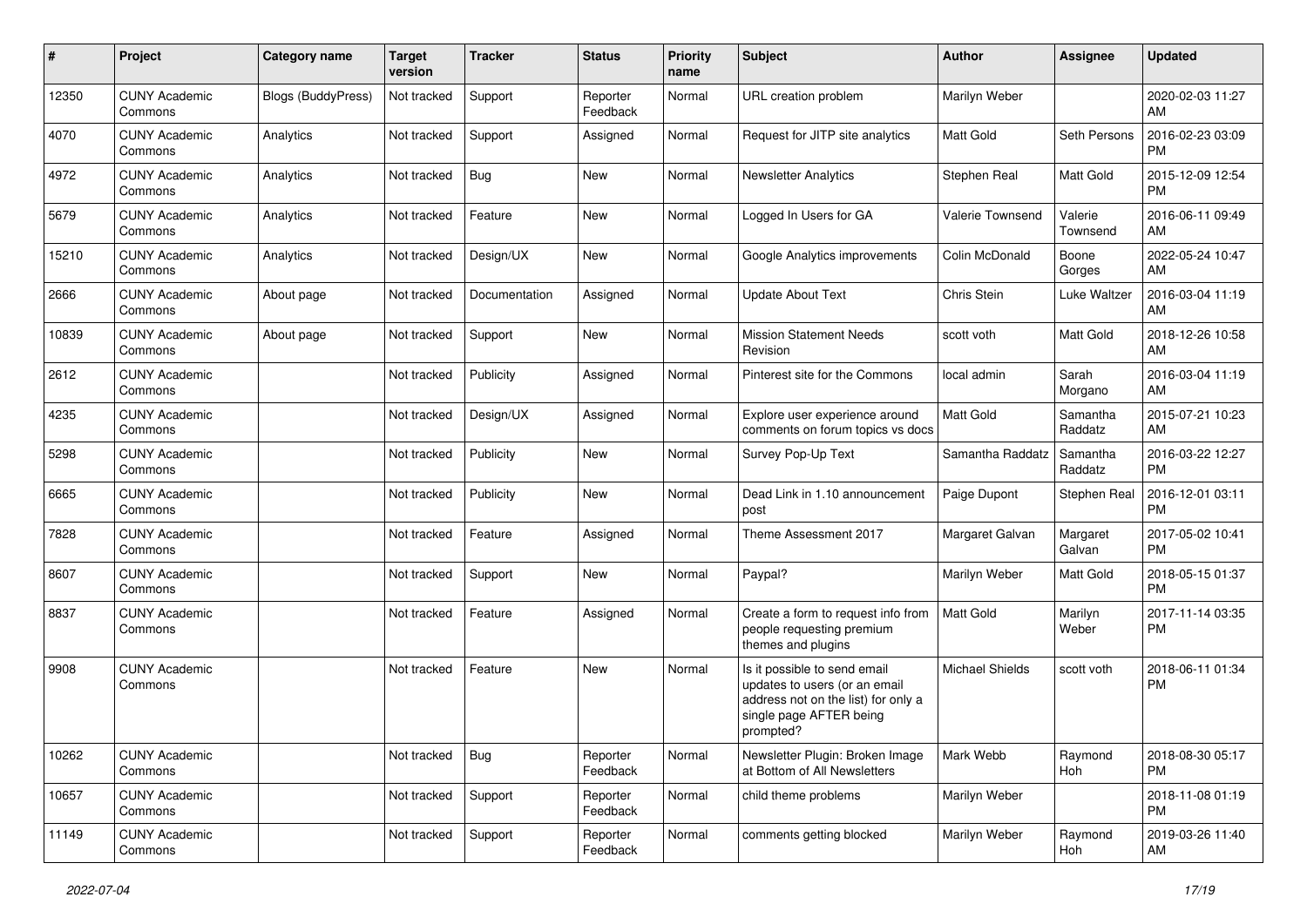| #     | Project                         | Category name | <b>Target</b><br>version | <b>Tracker</b> | <b>Status</b>        | <b>Priority</b><br>name | Subject                                                                              | Author              | <b>Assignee</b>    | <b>Updated</b>                |
|-------|---------------------------------|---------------|--------------------------|----------------|----------------------|-------------------------|--------------------------------------------------------------------------------------|---------------------|--------------------|-------------------------------|
| 11393 | <b>CUNY Academic</b><br>Commons |               | Not tracked              | Publicity      | <b>New</b>           | Normal                  | After 1.15 release, ceate a hero<br>slide and post about adding a site<br>to a group | scott voth          | Patrick<br>Sweeney | 2019-05-14 10:32<br>AM        |
| 11509 | <b>CUNY Academic</b><br>Commons |               | Not tracked              | Support        | Reporter<br>Feedback | Normal                  | deleted Page causing a Menu<br>problem?                                              | Marilyn Weber       |                    | 2019-06-04 09:54<br>AM        |
| 11517 | <b>CUNY Academic</b><br>Commons |               | Not tracked              | Feature        | Assigned             | Normal                  | wp-accessibility plugin should not<br>strip 'target="_blank" by default              | <b>Boone Gorges</b> | Laurie Hurson      | 2019-09-24 09:57<br>AM        |
| 11519 | <b>CUNY Academic</b><br>Commons |               | Not tracked              | Support        | Assigned             | Normal                  | comment option not appearing                                                         | Marilyn Weber       |                    | 2019-09-24 10:28<br>AM        |
| 11771 | <b>CUNY Academic</b><br>Commons |               | Not tracked              | Support        | Reporter<br>Feedback | Normal                  | post displays in sections                                                            | Marilyn Weber       |                    | 2019-08-20 10:34<br>AM        |
| 11787 | <b>CUNY Academic</b><br>Commons |               | Not tracked              | Support        | Reporter<br>Feedback | Normal                  | automated comments notifications<br>on ZenDesk                                       | Marilyn Weber       |                    | 2019-08-26 06:18<br><b>PM</b> |
| 11848 | <b>CUNY Academic</b><br>Commons |               | Not tracked              | Support        | Hold                 | Normal                  | a Dean of Faculty wants to share<br>a large file                                     | Marilyn Weber       |                    | 2019-09-24 08:44<br>AM        |
| 11879 | <b>CUNY Academic</b><br>Commons |               | Not tracked              | Bug            | New                  | Normal                  | Hypothesis comments appearing<br>on multiple, different pdfs across<br>blogs         | Laurie Hurson       | Laurie Hurson      | 2019-09-19 02:39<br><b>PM</b> |
| 12004 | <b>CUNY Academic</b><br>Commons |               | Not tracked              | Support        | Reporter<br>Feedback | Normal                  | Notifications for spam blog<br>comments                                              | Gina Cherry         | Raymond<br>Hoh     | 2019-11-01 12:05<br><b>PM</b> |
| 12198 | <b>CUNY Academic</b><br>Commons |               | Not tracked              | <b>Bug</b>     | Reporter<br>Feedback | Normal                  | Duplicate listing in My Sites                                                        | Tom Harbison        |                    | 2019-12-09 05:50<br><b>PM</b> |
| 12328 | <b>CUNY Academic</b><br>Commons |               | Not tracked              | Support        | New                  | Normal                  | Sign up Code for Non-CUNY<br>Faculty                                                 | Laurie Hurson       |                    | 2020-01-28 10:25<br>AM        |
| 12352 | <b>CUNY Academic</b><br>Commons |               | Not tracked              | Support        | New                  | Normal                  | 'posts list" page builder block<br>option                                            | Marilyn Weber       |                    | 2020-02-03 01:29<br><b>PM</b> |
| 12436 | <b>CUNY Academic</b><br>Commons |               | Not tracked              | Bug            | Assigned             | Normal                  | Nightly system downtime                                                              | Boone Gorges        |                    | 2020-08-01 09:30<br>AM        |
| 12484 | <b>CUNY Academic</b><br>Commons |               | Not tracked              | Support        | Reporter<br>Feedback | Normal                  | Sign up Code for COIL Course<br>starting in March                                    | Laurie Hurson       | Matt Gold          | 2020-03-02 02:26<br><b>PM</b> |
| 12911 | <b>CUNY Academic</b><br>Commons |               | Not tracked              | Feature        | New                  | Normal                  | Block access to xmlrpc.php based<br>on User-Agent                                    | <b>Boone Gorges</b> | Boone<br>Gorges    | 2020-06-09 05:12<br><b>PM</b> |
| 13034 | <b>CUNY Academic</b><br>Commons |               | Not tracked              | Support        | Reporter<br>Feedback | Normal                  | a site is asking people to join the<br>Commons to get a download                     | Marilyn Weber       |                    | 2020-07-12 07:23<br>AM        |
| 13255 | <b>CUNY Academic</b><br>Commons |               | Not tracked              | Support        | Reporter<br>Feedback | Normal                  | Accessibility problems                                                               | Marilyn Weber       |                    | 2020-09-01 05:48<br><b>PM</b> |
| 13286 | <b>CUNY Academic</b><br>Commons |               | Not tracked              | Support        | New                  | Normal                  | problem connecting with<br>WordPress app                                             | Marilyn Weber       | Raymond<br>Hoh     | 2020-09-08 11:16<br>AM        |
| 13949 | <b>CUNY Academic</b><br>Commons |               | Not tracked              | Bug            | New                  | Normal                  | Continued debugging of runaway<br>MySQL connections                                  | Matt Gold           | Boone<br>Gorges    | 2021-09-14 10:42<br>AM        |